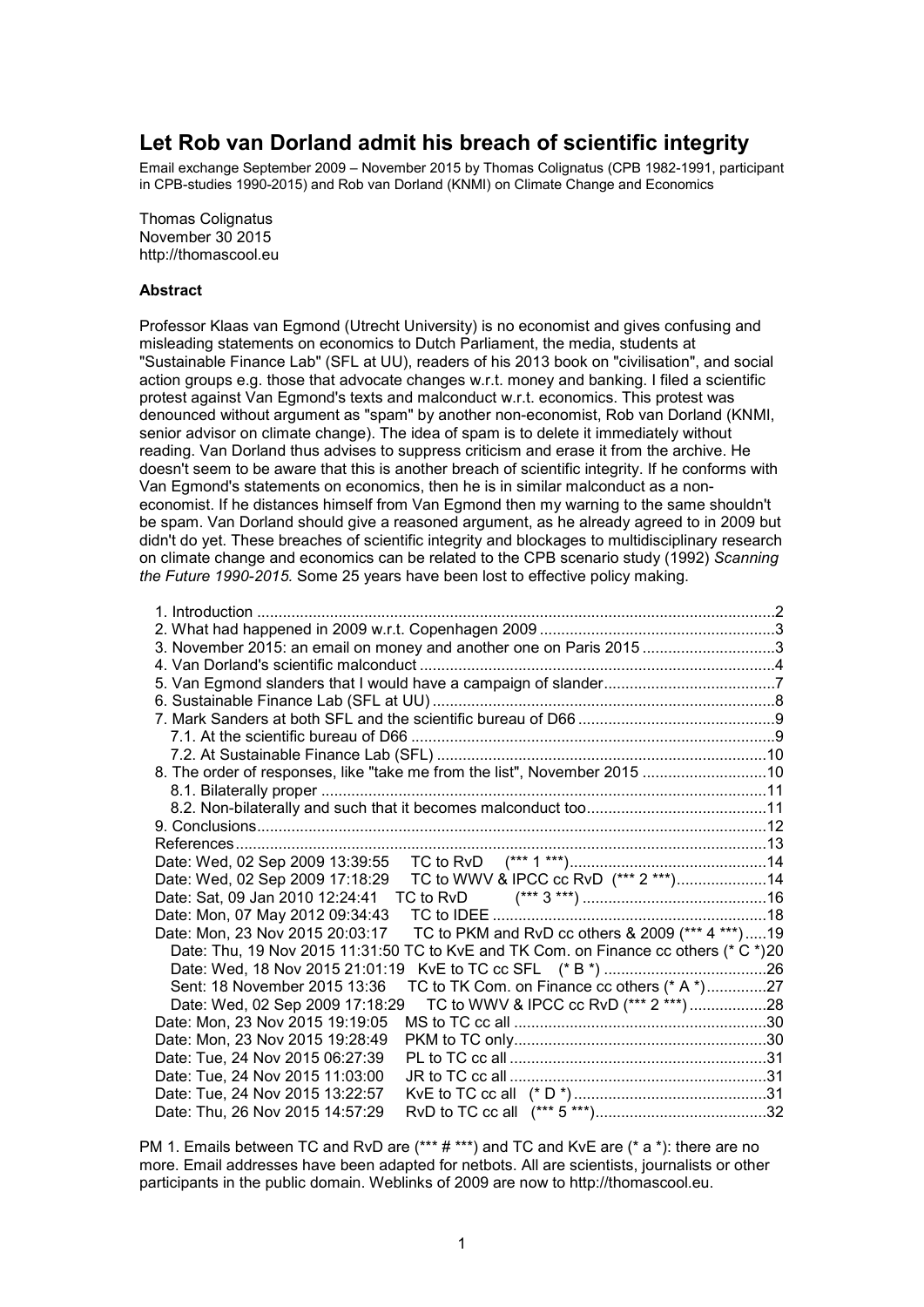PM 2. Abbreviations in the email headings:

- TC Thomas Cool / Thomas Colignatus (science name), http://thomascool.eu<br>TK Tweede Kamer = House of Parliament <sup>1</sup>
- Tweede Kamer = House of Parliament<sup>1</sup>
- JR Jan Rotmans, http://www.rsm.nl/people/jan-rotmans
- KvE Klaas van Egmond, no website at UU ?<br>MS Mark Sanders, http://www.uu.nl/staff/MV
- MS Mark Sanders, http://www.uu.nl/staff/MWJLSanders/0<br>PKM Pieter Kuipers Munneke http://www.staff.science.uu.n
- PKM Pieter Kuipers Munneke, http://www.staff.science.uu.nl/~kuipe117<br>Pl Paul Luttikhuis https://www.linkedin.com/in/paul-luttikhuis-331769
- PL Paul Luttikhuis, https://www.linkedin.com/in/paul-luttikhuis-33176932<br>RyD Rob van Dorland, http://www.knmi.nl/over-het-knmi/onze-mensen
- RvD Rob van Dorland, http://www.knmi.nl/over-het-knmi/onze-mensen<br>SFL Sustainable Finance Lab. http://sustainablefinancelab.nl
- Sustainable Finance Lab, http://sustainablefinancelab.nl
- all PKM & RvD & others of 2015 & others of 2009

PM 3. For the definition of "scientific integrity" see:

https://boycottholland.wordpress.com/2015/11/26/allea-defines-research-integrity-too-narrow

PM 4. Key information about the context:

- (a) The CPB long run study 1990-2015: http://www.cpb.nl/en/publication/scanning-futurelong-term-scenario-study-world-economy-1990-2015
- (b) My draft book (2009, 2015), "The Tinbergen & Hueting Approach in the Economics of Ecological Survival", https://mpra.ub.uni-muenchen.de/63904
- (c) My paper (2013), "Money as gold versus money as water", RWER 64, https://rwer.wordpress.com/2013/07/02/issue-no-64-of-real-world-economics-review
- (d) M. Vonk, A. Bouwman, R. van Dorland, H. Eerens (2015), "Worldwide climate effects Risks and opportunities for the Netherlands", http://www.pbl.nl/en/publications/worldwideclimate-effects-risks-and-opportunities-for-the-netherlands
- (e) This discussion might seem nitty-gritty (and awkward w.r.t. Syria etc.) but see the cause of the 2007+ economic crisis and my 1990 advice to an enquiry by Parliament into unemployment and the role of policy making: https://boycottholland.wordpress.com/about

PM 5. Normally I would consult someone on an argument on malconduct, but given the misunderstandings involved and that Van Dorland might be involved with the climate conference at Paris that starts today on November 30 2015, it is better to publish this.

## *1. Introduction*

On November 21 2015, Paul Luttikhuis (journalist, NRC-Handelsblad) reported about the Climate Change conference in Paris 2015, quoting Pieter Kuipers Munneke (IMAU and weatherman NOS), Klaas van Egmond (formerly RIVM and MNP (later PBL)) and Michel Rentenaar (Dutch representative at Paris 2015).<sup>3</sup> (Because of Dutch, names are underlined.)

Klaas van Egmond (1946) is no economist but got his degree in food technology and then switched to the environment. He can be quite confused on economics. Luttikhuis quotes him from a testimony for Parliament in September 2015 on Climate Change:

**"If economists would know as much about the economy as climatologists know about the climate, then we would never had an economic crisis."** (likely referring to the 2007+ crisis). (Dutch: "Als economen net zoveel van de economie zouden weten als klimaatwetenschappers van het klimaat, hadden we nooit een economische crisis gehad.")

This statement is demagoguery and not science. For, how can *a non-economist* know what economists know about the economy ? (Disagreement need not mean lack of knowledge.)

j 1 http://www.houseofrepresentatives.nl/members\_of\_parliament/committees/fin

<sup>2</sup> http://www.uu.nl/en/organisation/governance-and-organisation/professors/professors-perfaculty/professors-faculty-of-geosciences lists 2x Bert de Vries, of which once to HJMdeVries ?

<sup>3</sup> http://www.nrc.nl/handelsblad/2015/11/21/wachten-op-het-water-1557933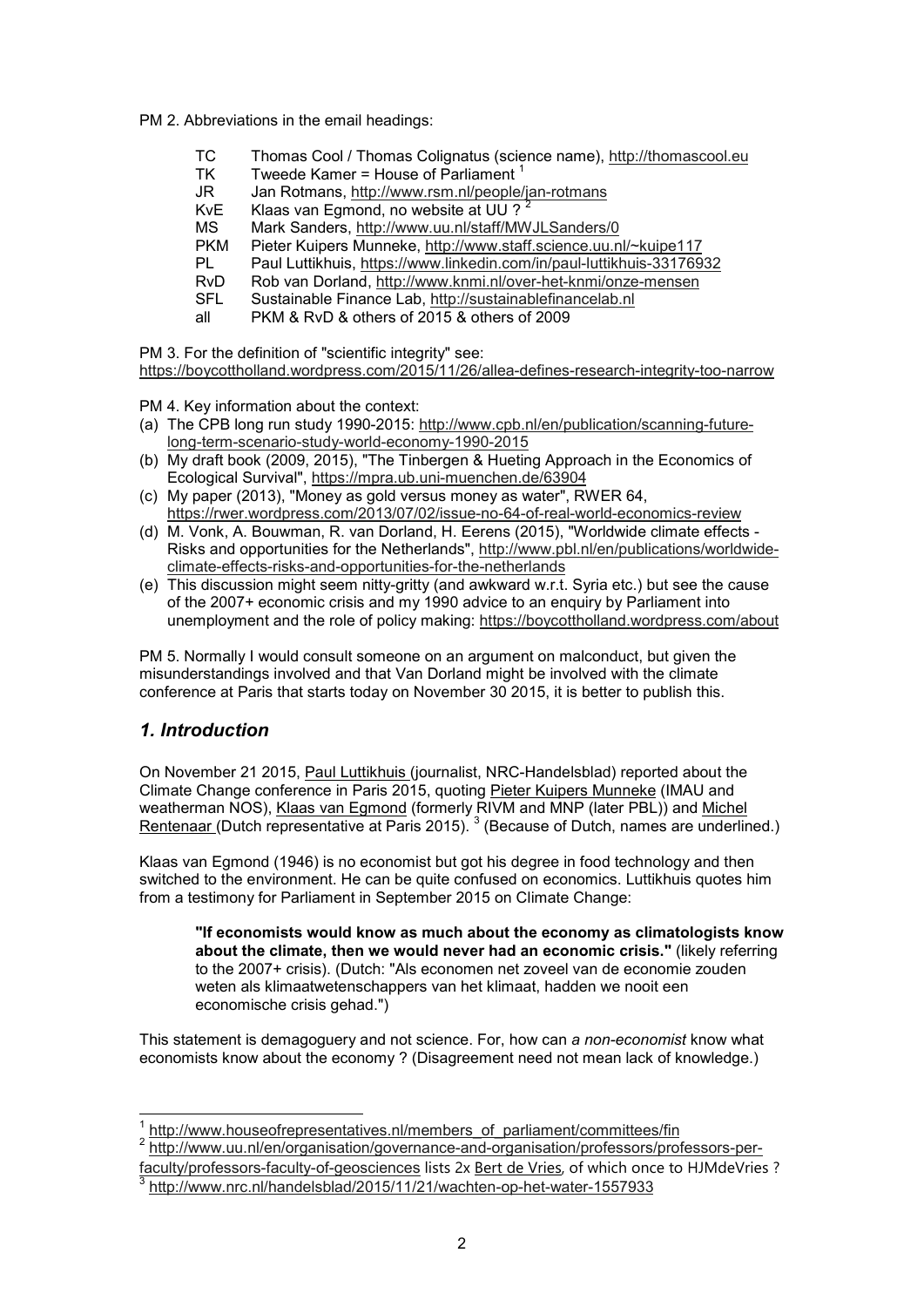- The 2007+ economic crisis was caused by politics, such as liberating markets or introducing the euro. See: http://www.res.org.uk/view/art7Oct14Features.html
- Pivotal is the censorship of economic science since 1990 by the directorate of the Dutch Central Planning Bureau (CPB). (Van Egmond doesn't protest against this censorship.)

Already on November 17 I had discussed Van Egmonds confused and misleading testimony for Parliament on money, see https://boycottholland.wordpress.com/2015/11/17/dirkbezemer-disinforms-dutch-parliament. Reading NRC-Handelsblad just a few days later, it seemed logical to warn others also about this other confusion. Such a warning also makes sense given what happened in 2009 w.r.t. the Copenhagen summit.

## *2. What had happened in 2009 w.r.t. Copenhagen 2009*

On September 1 2009 Rathenau Institute organized a discussion in Amsterdam with Mark Lynas ("Six degrees"), Rob van Dorland (KNMI), and Paul Luttikhuis (journalist, NRC-Handelsblad), as part of the World Wide Views on Global Warming, in relation to the Copenhagen summit in December 2009.

This discussion in 2009 was monitored by Peter van der Geer (debat.nl). This moderator harrassed me but I still could ask Lynas whether he would be willing to look into the work by Roefie Hueting on environmentally sustainable national income. His reply was "no".

- After the forum session the bar opened and people could chat with one another. Rob van Dorland and I met, and we agreed that we would have a proper discussion in February 2010, after the busy period of Copenhagen 2009.
- I sent Van Dorland one confirmation email on September 2 2009 and a copy of my email to WWV and IPCC of that same date.
- I sent him an email in January 2010 with a reminder and some information.

Since Van Dorland never replied, we never had this proper discussion.

The 2009 event also caused me to regard Luttikhuis as a "limited" journalist (not necessarily because of his apparent education: musicology ?).

## *3. November 2015: an email on money and another one on Paris 2015*

I directed my email w.r.t. the November 21 2015 newspaper article to scientist Pieter Kuipers Munneke (IMAU) and Rob van Dorland (KNMI, (now) senior advisor on climate change), also because I included the Copenhagen 2009 email as a reference. Part of the message is repetition.

The two climatologists were definitely served by a cc to others. There are many activists who are in denial of climate change and who might abuse the *demasqué* of Van Egmond (former head of the environmental planning bureau MNP, now PBL, advisory to KNMI). The cc to other scientists and some stakeholders like Parliament enables the climatologists to check:

- that the argument is in the public domain so that this isn't some kind of bilateral gossip
- that others have been and are being invited to give their arguments
- that Van Egmond emailed to me his defence, and that I was forced to point out again the difference between 'making an error' and 'being incompetent' in economics
- that journalist Paul Luttikhuis is rather "limited" in his reporting.

For the climatologists it is especially informative that there has been a cc to the "Sustainable Finance Lab" (SFL) at Utrecht University. This is the unit where Van Egmond produced his confusions and misleading statements, apparently with insufficient economic criticism. It is informative to others that this is not a personal issue between him and me, and that the whole SFL may either share the incompetence or show that I and economics 101 are wrong. Fellow economists are invited to check Van Egmond's testimony to Parliament in which he takes a velocity of money of 1 and neglects the costs of the payment system (or hushing up a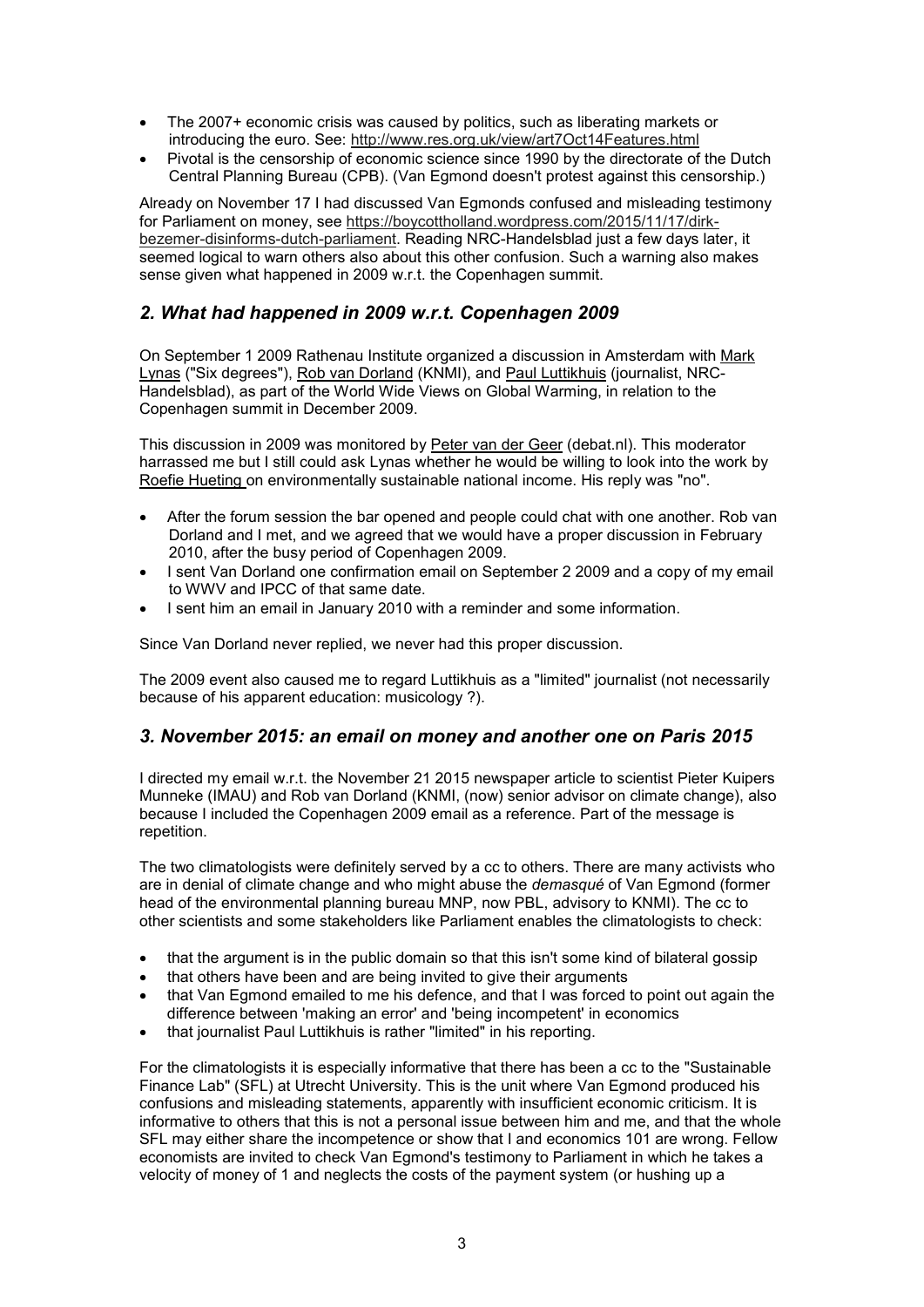transaction tax so that Parliament can spend the seigniorage): https://boycottholland.wordpress.com/2015/11/17/dirk-bezemer-disinforms-dutch-parliament.

Please observe that SFL has been confusing the discussion since its inception in 2011.

- The notion of "sustainability" is abused. Its original meaning in 1987 was *environmental sustainability.* Given the abuse of "sustainability" for all kinds of issues that are even detrimental to environmental sustainability, Roefie Hueting has switched to systematic use of the term "environmental sustainability". It is a telling sign that SFL doesn't do this.
- $\bullet$   $\;$  This very 2015 email exchange indicates that Van Egmond  $^4$  as director of environment at RIVM 1989-2004 and director of MNP 2004-2008 with his deficient understanding of economics has maltreated Hueting's proposal for environmentally sustainable national income (eSNI), see http://www.sni-hueting.info.
- There is no economic reason why one should link money & finance to environmental sustainability. In other words: SFL is *inherently incompetent.* Such a link is a phantasy, that some say is inspired by the economic crisis since 2007, but whatever such inspiration it still is a confusion, like that correlation proves causation. A drive comes from the banking world (Herman Wijffels (RABO), Peter Blom (Triodos)), but we should allow also for this criticism: support by banks for an inherently incompetent SFL might be a cheap way for banks or bankers to claim that they support "sustainability". It shouldn't be too difficult for economists working at a bank to show that there is no economic reason why one should link money & finance to environmental sustainability.

## *4. Van Dorland's scientific malconduct*

Van Dorland replies on November 26 2015 to my email of November 23 2015. My email was directed at him, cc others. He cc-s too, so that others can be informed about his reply. This is:

"Please remove me from the email list. I regard it as spam." (my translation)

Just to be sure:

- Van Dorland would agree that the message wasn't sent out at random (given our earlier contact and the other recipients), whence it isn't real spam. His statement "I regard it as spam" indicates that there is more than just spam-filtering, including filtering on superficial criteria like who is the sender. His use of "spam" thus is metaphorical.
- The metaphor that remains is: *neglect what it says, and just delete it (from the archive).*
- I had not put Van Dorland on any list. I had directed the email to him and Kuipers Munneke.
- It appears that chronology is important. Before Van Dorland replied, others had responded with a statement like "take me from the list". It must have been those other responses who created the impression of a list. See the discussion in Section 8.
- The response by Van Dorland can be compared to the response by Kuipers Munneke. He also asked "to be taken from the list", but: (a) no cc, and just to me only, (b) no "spam", (c) there had been no earlier contact and agreement to have a discussion, (d) there still remains the option for a contact (without cc) and have such a discussion.

Dorland's reaction is scientific malconduct. A breach of integrity must have deliberate intent. The following will show this.

(PM. Observe that ALLEA / ESF have a code of conduct on research integrity, that lists five main misconducts: fabrication, manipulation, plagiarism, other, minor. <sup>5</sup> This is a rather narrow interpretation: research versus science, five main breaches only, and mainly universities (and not KNMI). Currently, we adopt the wider notion of science itself.)

 4 http://www.klaasvanegmond.nl/wp-content/uploads/2015/05/CV-van-Egmond13.pdf 5

https://boycottholland.wordpress.com/2015/11/26/allea-defines-research-integrity-too-narrow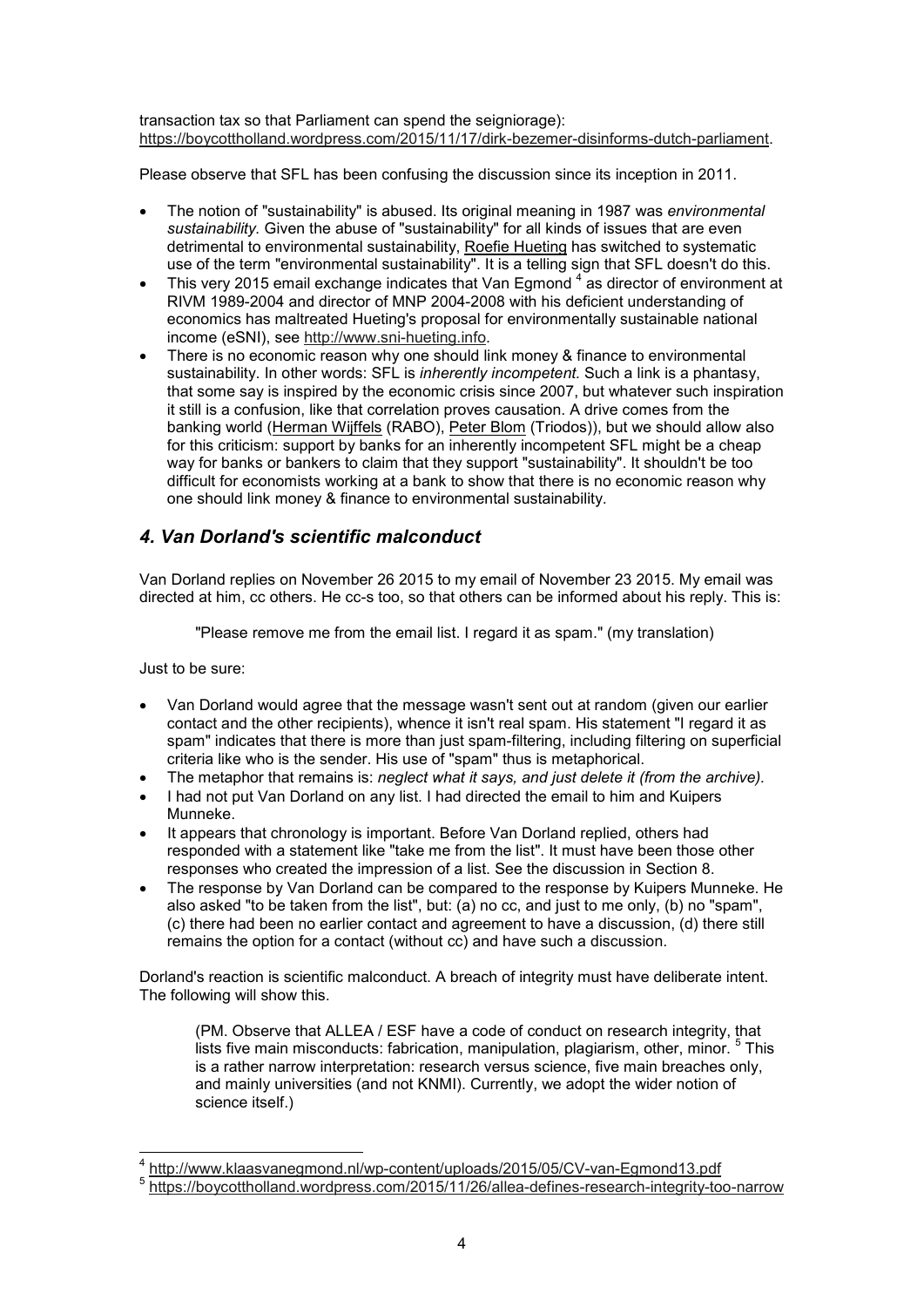The malconduct is, and requires some deductions to show this:

(i) Van Dorland claims competence in economics to judge that my email is (like) spam (ii) He not only reports his own view but intends to advise and influence others, apparently with the objective to suppress my view and erase it from the archive.

(PM. The ALLEA / ESF code of conduct also mentions: "Misconduct also include *improper dealings* with infringements, such as attempts to cover up misconduct and reprisals on whistleblowers." The term "whistleblowing" is for non-scientists who should be silent but still speak up. In this case we are dealing with one branch of science (economics) that openly warns against abuse by scientists from another area (environmental studies, climatology). The processes of bullying, suppression and reprisal however can be similar.)

We can make the following deductions. I have not tried to make a mathematical model but the reasoning should be convincing for scientists to agree that there is malconduct.

(1) Given Van Dorland's agreement in 2009 to have a discussion with me, and his failure to specify any possible change of opinion (with reason that we could discuss, to prevent misunderstanding), he cannot denounce me for sending him relevant information w.r.t. Paris 2015 and the Van Egmond confusions w.r.t. economic science (for Parliament and in NRC-Handelsblad). (Looking now at Van Egmond's CV I see that he is also chairman of the scientific council of KNMI.)

(2) Van Dorland does not provide any argument.

(3) Van Dorland leaves unclear what his position is:

(3a) When *he conforms with Van Egmond's statement* that denounces economics then Van Dorland as a non-economist would also abuse economics. (3b) When *he agrees with my protest* that Van Egmond is in error then my protest would not be spam, one might infer. (3c) Perhaps Van Dorland disagrees with Van Egmond but for a different reason than

I have given ? However, I am not aware of a reasoned warning by Van Dorland about Van Egmond's confusion.

(4) Perhaps Van Dorland merely wished to inform others about his own view about spam, but without the intention to try to influence them ? A proper reply would be, but is not given:

"I am a climatologist and I am not interested in economic aspects of the climate and such policies. For me any information on such issues is spam. But for other people, who are interested in economic aspects of the climate and such policies, this may be valuable information – though I cannot judge upon it." (Example proper reply)

(5) Instead, the situation is rather that Van Dorland would be interested in multidisciplinary approaches in which economics is relevant for climate change and its policies. This would fit the earlier agreement with me in 2009 to have a discussion. As mentioned in PM 4 (d) above, there is the paper by Vonk, Bouwman, Van Dorland & Eerens (2015) at the website of PBL. Its summary reads:

"On a global scale, the most important climate risks are related to disruptions to economic chains and the possibility of political tension. In Europe, the climate risks with the greatest impact are related to the international power grid and ICT networks. Giving adaptation to climate change a more prominent place in foreign policy will create international opportunities for the Netherlands; for example, in the fields of international stability, agriculture and urban planning and development. The activities of Dutch companies and academic institutions are held in high regard, worldwide. Added value will be created by incorporating climate adaptation as a specific element in projects."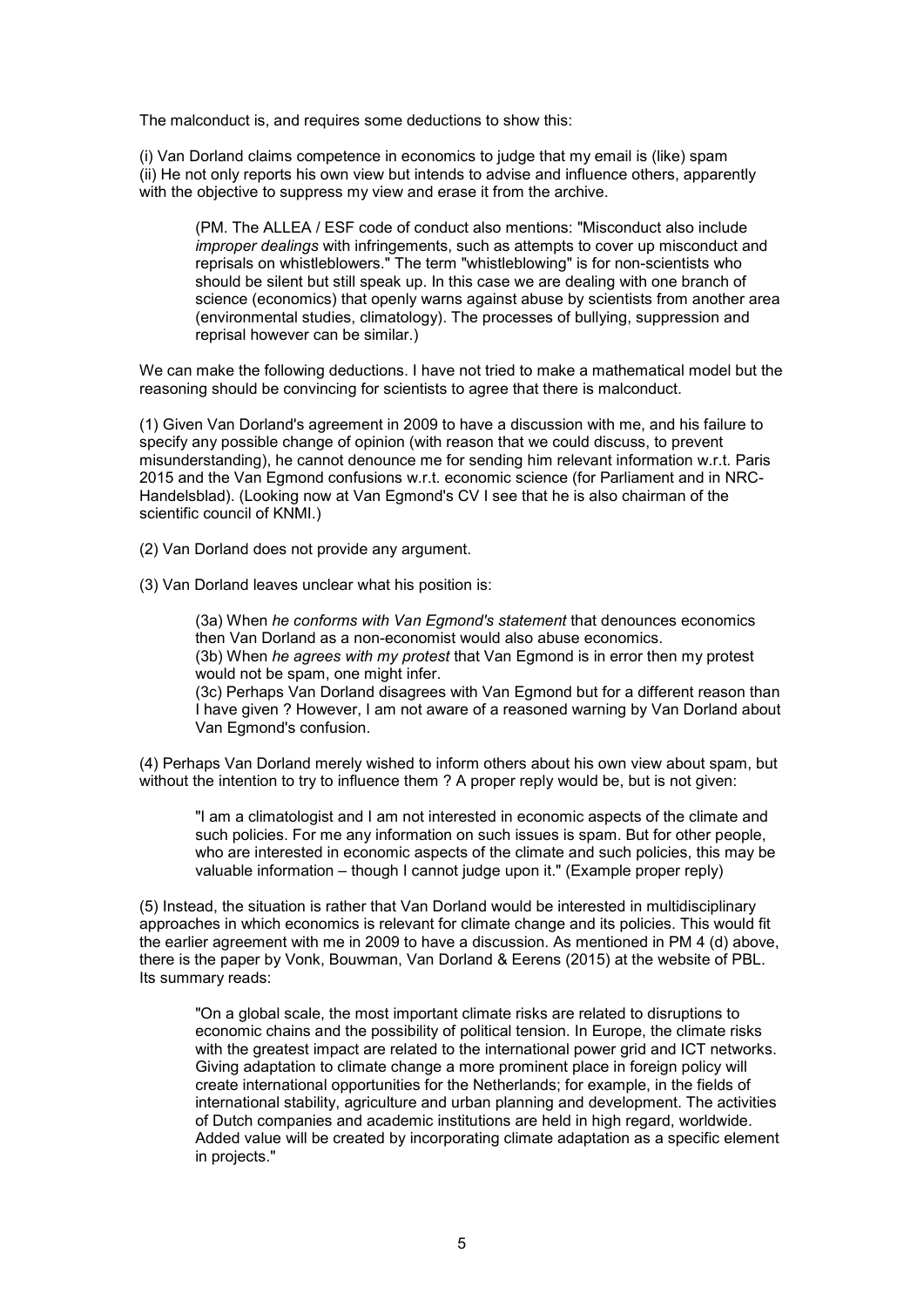He would rely on other economists than me. He would be aware that I may not know whom he relies on. Hence he could have forwarded the email to ask for an advice. This would be another kind of proper answer – *given neither.*

(PM. I discover this PBL paper when writing this. In criticism to the PBL paper, a better economic advice is to boycott Holland till the censorship of economic science since 1990 by the directorate of CPB is lifted. This would be the best policy that the world could have w.r.t. climate change. We can proceed again once the censorship has been lifted. It is Van Dorland's role to inform his economist co-authors about this approach, and ask what they think about it, so that they can contact me for details.)

(6) It may be that Van Dorland didn't judge my message on content, but on superficial parameters. *What is spam might be in the eye of the beholder.* Real spam, e.g. on penis enlargement, is sent out at random, and might perhaps benefit some people (at least the senders). A scientist who receives such a random message, is not required to know about the theory and practice of penis enlargement, and may still regard it as spam. Criteria on this are put into spam filters. Passing such a filter (as apparently happened) may still leave spam. However, we already indicated that such a superficial test does not apply here: the use of the word "spam" in this case is a metaphor.

What about the chronology (Section 8) ? Before Van Dorland responded, there were four responses by others cc all (which he thus received too) "to be taken from the list". Van Dorland might say that he took these responses as a superficial parameter, like one can do for spam.

However, you cannot do so "like for spam": since it doesn't work like that for spam. For spam, you don't get rejection emails from others cc all, to guide you in your "superficial test" on how to regard it. Thus the chronology may be relevant, but doesn't provide an excuse for superficial reasoning.

Also, when we consider the four emails preceding Van Dorland's decision "to regard it as spam" it seems that these two are most important:

(6a) The first rejection was from Mark Sanders, economist at SFL. Van Dorland might have taken this as an indication that my economic view could be neglected. However, Sanders's text (Section 7.2) only states a lack of interest and doesn't give any reasoned argument. Van Dorland must claim knowledge of economics to judge about a difference of opinion, and then would need to forward the email to his economic advisors for an advice. (If Sanders happens to be one of his advisors, Van Dorland can see in the email that SFL is criticised for a display of incompetence, whence he can infer that he might have to revise his selection of advisors, whence the email would not be spam. He would also have to press Sanders to give a reply on content.) (See below for a discussion of Sanders's response.)

(6b) In the time-sequence of emails, Van Egmond on November 24 accused me of slandering. Perhaps Van Dorland in his reaction on November 26 merely wants to protect me from the accusation of slander, namely by reducing it to the innocence of an idiot procucing spam ? But he doesn't state this consideration. It would also be incorrect, for the proper point is that there is no slander but scientific protest. (See below for the discussion on Van Egmond's response.)

(7) I presume that Van Dorland really regarded the email of November 23 2015 as nonsense, and that he didn't have the objective to invite people to destroy *valuable* evidence. Perhaps Van Dorland doesn't like to see again my 2009 email to IPCC and WWV which had also been cc-ed to him, and which he apparently didn't do anything with. I presume that if he had considered this *valuable,* then we would have had a discussion in April 2010. Thus, we may well allow that a climatologist at KNMI regards some economic analysis as nonsense and doesn't want to discuss it.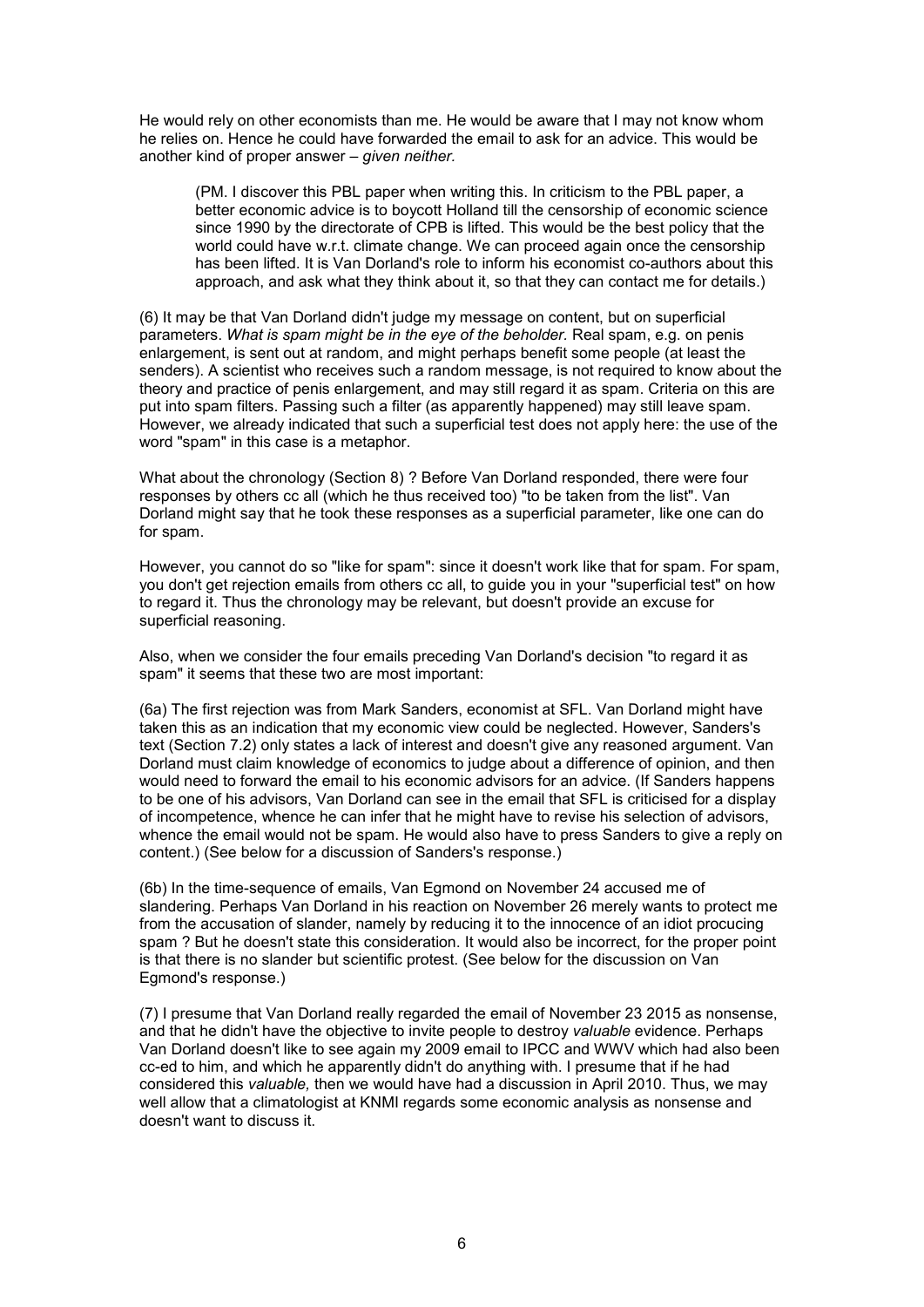Observe that he doesn't deny that I am an economist. His reaction might be like denouncing a fringe lunatic. But he doesn't challenge my background in econometrics. His email suggests that econometrics can result into what he wishes to regard as spam.

(8) But then this problem arises: he cannot claim competence on this. This is the same problem as with Van Egmond. Apparently he *does* claim it. He doesn't forward for advice, but he decides, and henceforth without hesitation and qualification informs others about it.

Thus, he has a very specific target. He not only expresses his view but also intends it as an advice to influence the views by others: spam: *neglect its arguments, just destroy the information, remove it from the archive.*

(9) In sum: it is an abuse of his authority as a climatologist to denounce a protest by an economist against the abuse of economics by an environmental scientist.

(10) There is a difference between intentionally wishing to suppress a view and erase it from the archive – which is the scientific malconduct that we have established – and the *awareness* that one is indeed abusing power and breaching the integrity of science. I suppose that the second doesn't apply and that Van Dorland would have taken a step back if he had grown aware of what he was doing. His lack of awareness on the second doesn't diminish the intention on the first.

Whatever his blindness, the fact of scientific malconduct thus remains. A person walking in the dark may step on a butterfly and not be aware of it, but he or she still decided to walk in the dark. When light comes, we can see a broken wing under his or her boots.

(A lesson: don't assume that you can just walk around in the dark. Take heed of a warning that light is available and that you shouldn't walk in the dark.)

(11) Of course, not least, Van Dorland neglects my protest against the censorship of economic science since 1990 by the directorate of the Dutch Central Planning Bureau. Climate Change may take centuries but for integrity of science the year 1990 is before the Big Bang. Obviously I am in an awkward position, speaking from a position of being censored. It is utterly unclear why Van Dorland doesn't protest against this situation.

(12) Above considerations do not clarify why Van Dorland reacted in this manner. He doesn't provide a reason and we can only guess: but that quickly becomes speculation. Perhaps antiprotesters have succeeded in creating a binary pro-versus-contra atmosphere, such that anything that isn't pro & supportive is labelled as contra and rejected ? Let us not speculate. Above deductions have used hypotheses and counterfactuals, but no speculation.

## *5. Van Egmond slanders that I would have a campaign of slander*

Professor Van Egmond replies on November 24 to my November 23 2015 protest, dropping "Dear" and "kind regards", with cc to all and including the full 12 page text. My translation:

"Thomas Cool,

I wish to be taken from your email list immediately, before I submit to the temptation again to respond seriously on your campaign of slander.

I point out to you finally for one last time that I have presented myself at all times, with emphasis, also in the hearing at the House of Parliament, as an environmental scientist, and not as an economist.

Klaas van Egmond environmental scientist"

In reply to this: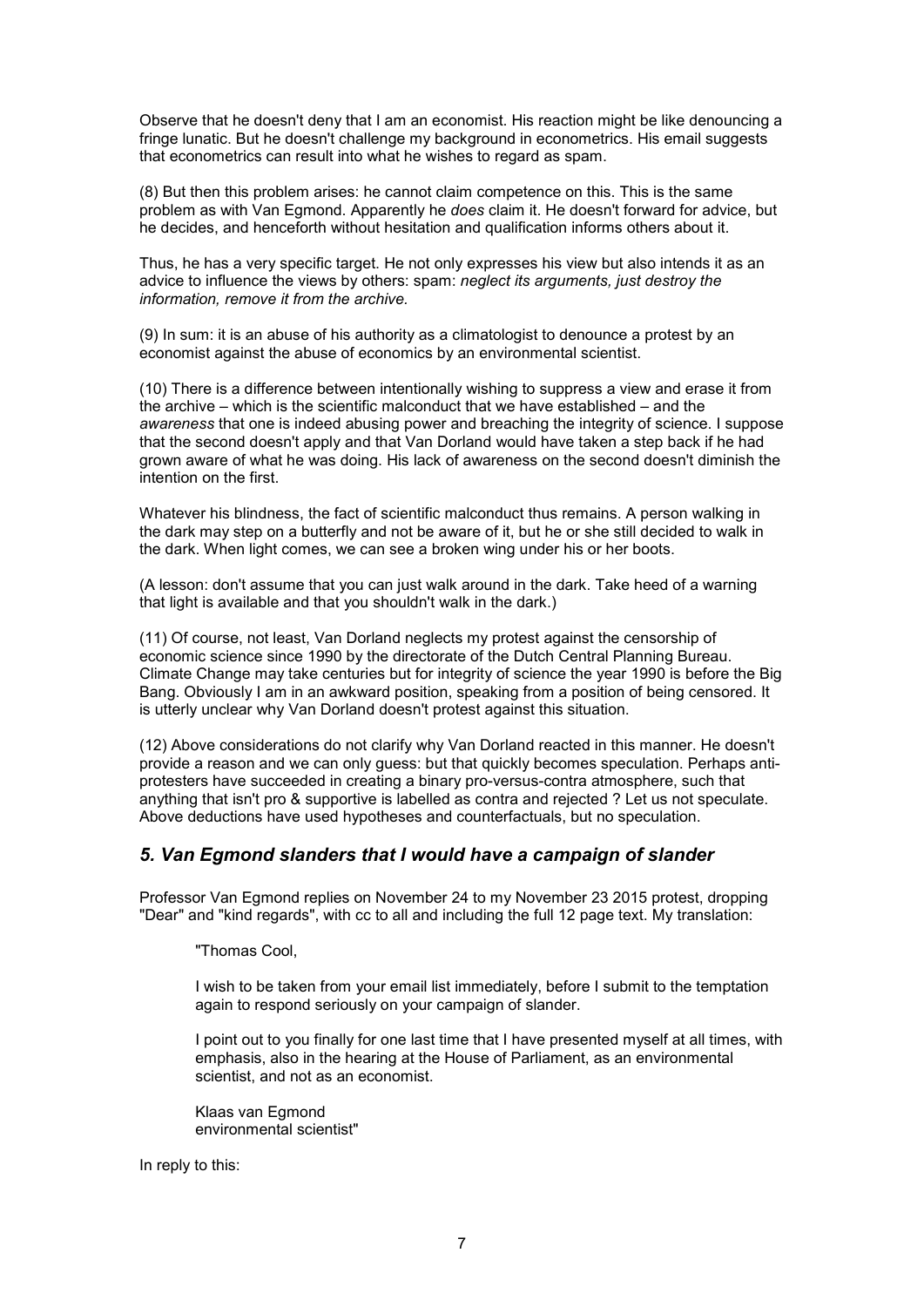- I have presented a scientific protest, backed up with arguments. This is not slander.
- It is slander that I would have a campaign of slander.
- Apparently it is inconceivable for professor Van Egmond that an economist challenges his confusions and abuse of economics: for him, it can only be slandering.
- He misrepresents my critique. My critique is not that he had *said* that he was an economist. I never disputed that he had said that he was an environmental scientist. My criticism was that he *hadn't* said: "I am no economist." If he had said so, the audience would be alerted to the question why his personal confusions and misleading statements on economics would be interesting (e.g. for Parliament or NRC-Handelsblad).

In my email to Kuipers Munneke and Van Dorland I attached the emails w.r.t. the session at Parliament w.r.t. money:

(\* A \*) My email to the Commission on Finance of the House of Parliament of November 18 2015, cc some people who have shown an interest in the topic, referring to my weblog text: https://boycottholland.wordpress.com/2015/11/17/dirk-bezemer-disinforms-dutch-parliament (\* B \*) A reply by Van Egmond on the same day, cc only SFL.

(\* C \*) My reply to Van Egmond and Parliament cc others, on November 19 2015.

I have explained that the November 21 newspaper article on Climate Change came as a surprise to me, and that my response to it merely is logical. I cannot see how this short exchange would be a "campaign of slander".

Given this accusation of slander, it is useful to type out how Van Egmond introduces himself to Parliament at the session on money, October 14 2015. There is no need to translate it.

"Mijn naam is Klaas van Egmond. Ik ben in het dagelijks leven hoogleraar milieukunde en duurzaamheid aan de Universiteit Utrecht, kroonlid van de SER, en lid van het Sustainable Finance Lab. Maar net zoals mijn collega Dirk Bezemer praat ik ook voor eigen rekening en risico." (1:05:23 at https://youtu.be/3TSb9gBdyVE)

This reference "to be like Bezemer" requires us to step back, and type out his introduction:

"Mijn naam is Dirk Bezemer. Van de Rijksuniversiteit Groningen. Ik vertegenwoordig geen bank, commerciële bank, Nederlandsche Bank, AFM, geen activistengroep. Ik ben hier louter voor mijn eigen nieuwsgierigheid, kennis, en inzicht. En ook voor het uwe, hoop ik. Dat is waar academici voor zijn." (around 1:00:00)

Thus, Bezemer presents himself as an academic who speaks from his professional position. Subsequently this holds for Van Egmond too. His reference to his "own account and risk" doesn't refer to his private opinion and potential participation in an action group. He speaks as an academic, and he speaks about Bezemer as a colleague in this. This fits with this part of the session that is reserved for the experts. Thus, when Van Egmond testifies about something, then we expect to hear the professor in environmental science and sustainability. Indeed, he refers to the paper by Van Egmond & De Vries (2015) that claims to present a "system dynamics" (non-economic) model about the economy. My criticism as an economist is that using an economic model about the economy helps to avoid (systematic) errors.

Van Egmond's slander about a "campaign of slander" and the possibility that this affected Van Dorland's response of suppressing and erasing criticism, causes me to widen the scope, and test what might be construed as such a "campaign". When people are counting your sins then the victim might be criticised for *being incomplete* and be sent to the gallows for that.

## *6. Sustainable Finance Lab (SFL at UU)*

In the past, I have queried "Sustainable Finance Lab" (SFL) at Utrecht University what their approach was. From these occasional texts I cannot construct a "campaign" either.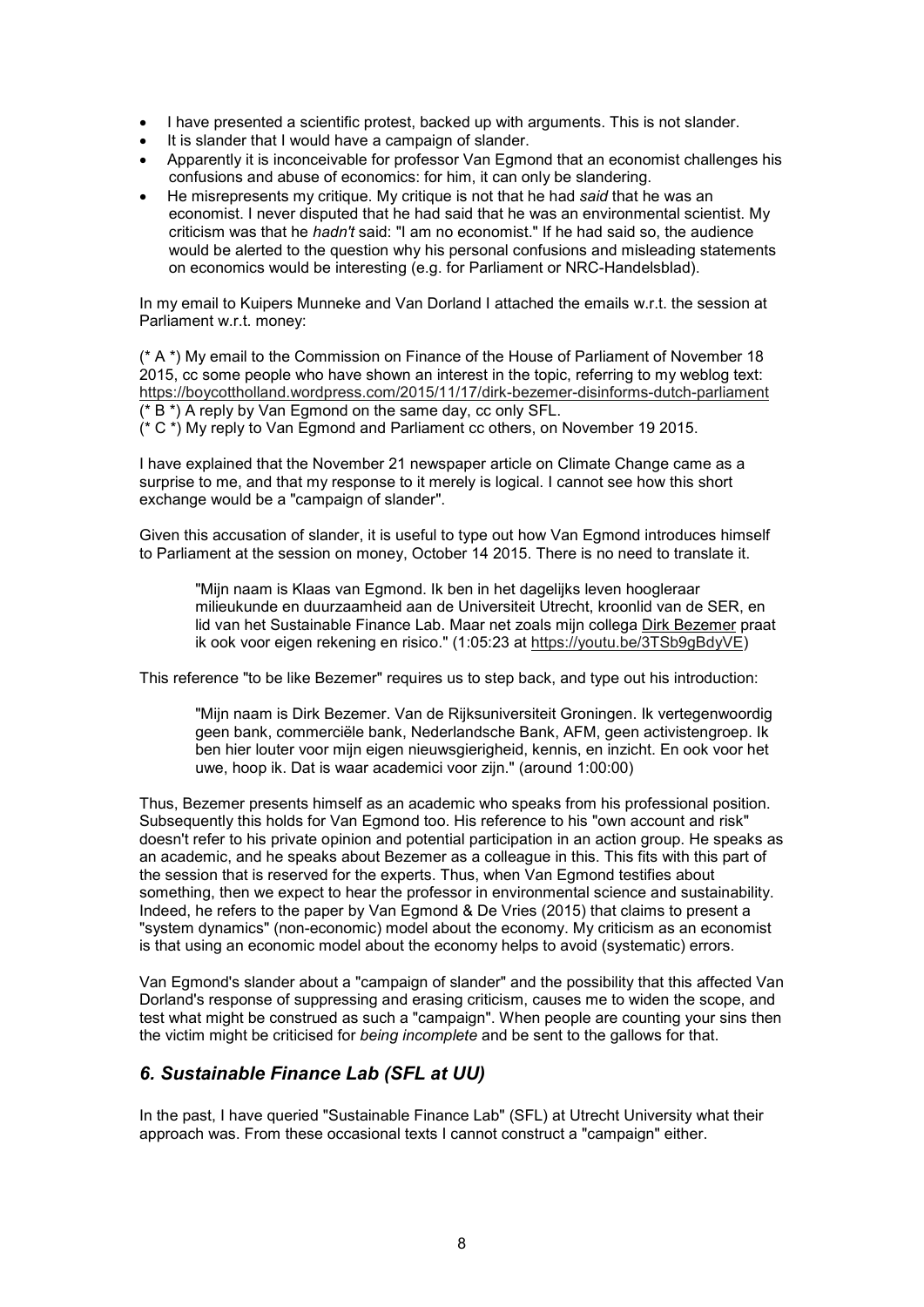- The following asks Rens van Tilburg (economist), now secretary of SFL, why he holds that economists are lost on the economic crisis (Van Egmond may hear economists who tell him this, but cannot judge this since he is no economist): http://thomascool.eu/Papers/Drgtpe/Crisis-2007plus/2012-01-07-JongeTurken.html
- The following explains that Dirk Bezemer disinforms Sweden (and the world): https://boycottholland.wordpress.com/2012/12/23/dirk-bezemer-disinforms-sweden
- And this message responded to statements by Charlotte van Dixhoorn:
- http://www.thomascool.eu/Papers/Drgtpe/Crisis-2007plus/2013-07-28-Email-Charlottevan-Dixhoorn.html

There is also professor Arnoud Boot, professor of Corporate Finance and Financial Markets at UvA, former chairman of the Royal Dutch Association for Political Economy ("Koninklijke Vereniging voor de Staathuishoudkunde" (KVS)) and member of the board of SFL. In my experience Boot is deficient in knowledge of political economy and environmental economics, while he might also be insufficiently aware of the different modeling traditions of system dynamics versus economics. While Roefie Hueting is an economist who includes information from environmental science, the system dynamics and thermodynamics approaches by environmentalists may infringe upon and denounce economic science and try to reinvent the wheel, see Colignatus (2009, 2015). If Boot had advised on the SFL model exercise that caused Van Egmond's position paper and presentation at Parliament, then Boot would be deficient in economics 101 too. However, this present discussion is not about the economics profession in Holland but about the malconduct by Van Dorland.

It may be remarked that Colignatus (2009, 2015) on ecological survival and Colignatus (2013) have not been discussed with me at SFL and may not appear in their references. The earlier contact with SFL explains the following. Van Egmond replied to me on November 18, with a cc only to SFL. Normally I would have replied only to him with similar cc. Potentially the cc to only SFL would have allowed fruitful discussion and resolution of the issue within the confines of SFL only. However, my earlier contacts with SFL indicated that this wasn't an option. Van Egmond had presented wrong evidence from SFL to Parliament. Hence my reply to Van Egmond on November 19 wasn't just cc SFL but also to Parliament cc others.

## *7. Mark Sanders at both SFL and the scientific bureau of D66*

A member of "Sustainable Finance Lab" (SFL) of Utrecht University is Mark Sanders. He is also affiliated with the scientific bureau of the political party D66 (Democrats 1966).

## 7.1. At the scientific bureau of D66

In civil society Sanders is member of D66, a political party. They call themselves "sociaalliberaal", while I call myself "sociaal liberaal" (without the dash). In civil society I also propose a "Sociaal Liberaal Forum" (SLF). Sanders also participates in the scientific bureau of D66, the Mr. Hans van Mierlo foundation.

The choice for a political party is personal, but one would suppose that the participation by a scientist in such a scientific bureau comes with the restrictions by science. Relevant links are:

- https://vanmierlostichting.d66.nl/organisatie
- https://vanmierlostichting.d66.nl/mensen/mark-sanders

D66 claims that democracy will be improved by direct elections of prime minister and mayors, by district voting instead of proportional representation (PR), and by referenda. These proposals are the "crown jewels" of D66.

I have informed Sanders as a fellow-economist that these D66 proposals (direct elections, districts, referenda) actually reduce democracy rather than improve it. Their selection in 1966 (the referenda a bit later) by party founder Hans van Mierlo was based upon his infatuation with the USA of John F. Kennedy, but not by serious study of the notion of democracy. The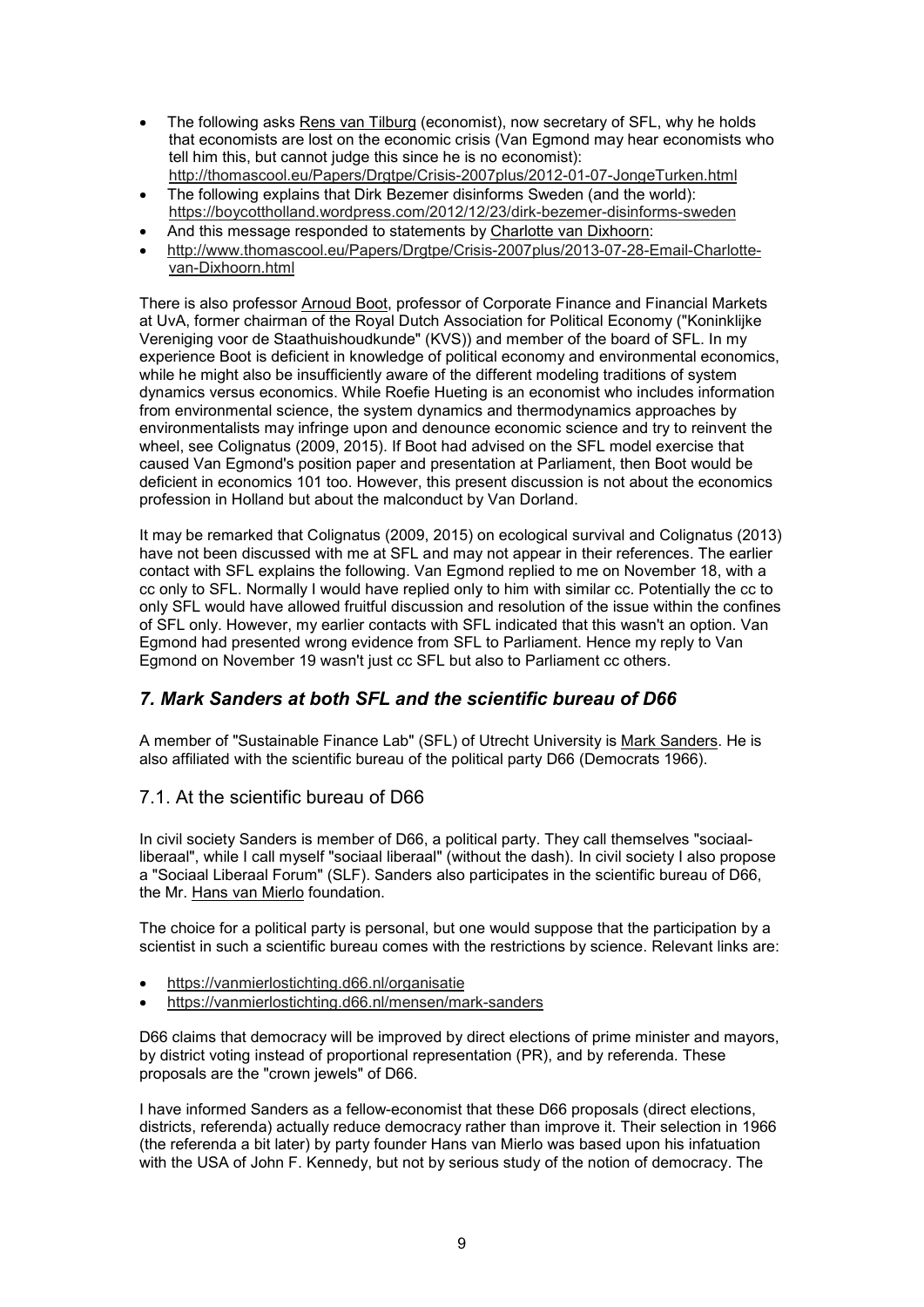D66 scientific bureau may be named after Van Mierlo but he was a journalist and politician, and as Dutch Foreign Secretary partly responsible for the Srebrenica massacre in 1995.

The scientific information about voting is here: http://thomascool.eu/Papers/VTFD/Index.html

Disinformation by D66 that affected the 2015 UK General Elections is reported here: https://boycottholland.wordpress.com/2015/05/12/d66-con-on-the-2015-uk-general-elections

I am supposing that Sanders and D66 parliamentarians Wouter Koolmees (economist, member of the Parliament Commission on Finance) and Paul van Meenen (mathematician, teacher of mathematics, member of the Parliament Commission on Education and Science) will be able to inform their party that these "crown jewels" do not generate more democracy but less. Of course, they might still prefer those proposals for political reasons of their own, but then should provide different arguments (like: less democracy, more chaos).

Unfortunately, Mark Sanders has declined to look into this, or find others who would.

In 2012 I published - not using the scientific name Colignatus - the political pamphlet *"Laat D66 zich opheffen".* This is a political pamphlet since the abolition of a hypocritical political party is again a political issue. For the rest the argumentation is scientific. http://thomascool.eu/SvHG/LDZO/Index.html

The journal of the scientific bureau of D66 is called *Idee*. Let me include an email to them. I don't know whether they indeed wrote a review of that pamphlet. Perhaps if Sanders had picked up the idea then he also might have taken a look at my wider economic analysis, and he could have informed SFL about their relevance. Perhaps Sanders gave negative feedback ? Neglect can have a negative impact too.

A useful way to improve democracy is by strengthening science. This and other methods are discussed also in the booklet *"De ontketende kiezer"* (DOK) (2004) (before I started using the scientific name Colignatus): http://thomascool.eu/SvHG/DOK/DOK-Aankondiging.html

## 7.2. At Sustainable Finance Lab (SFL)

It so happened that Sanders was the first to respond with "take me from the list". Perhaps our earlier exchange on democracy played a role here. He doesn't give a reason why he cc-ed to others, and there is no apparent one. (Ten minutes later Kuipers Munneke also responded with "take me from the list" but did this bilaterally, dropping the option to inform others of his response to an email that had been directed to him.) With my translation:

Hello Thomas,

Can you take me from this mailinglist? Apparently you are very attached to (scientific) integrity and thus I presume that you will strictly adhere to the (moral) norms w.r.t. the use of email addresses? I do not appreciate this correspondence and trust that you remove my address from your mailing list immediately.

Kind regards, Mark Sanders

Let me first discuss "take me from the list" in general before deconstructing this email.

## *8. The order of responses, like "take me from the list", November 2015*

I don't maintain "a list" of recipients. I evaluate whether a cc would be relevant. Depending upon a subject I try to take account of whom has shown an interest in the subject. For a particular message this obviously results into a particular cc-list. For the Luttikhuis newspaper article on Climate Change, the members of the Sustainable Finance Lab (SFL) were relevant because Van Egmond is at SFL. Persons who listened to Van Egmond on money apparently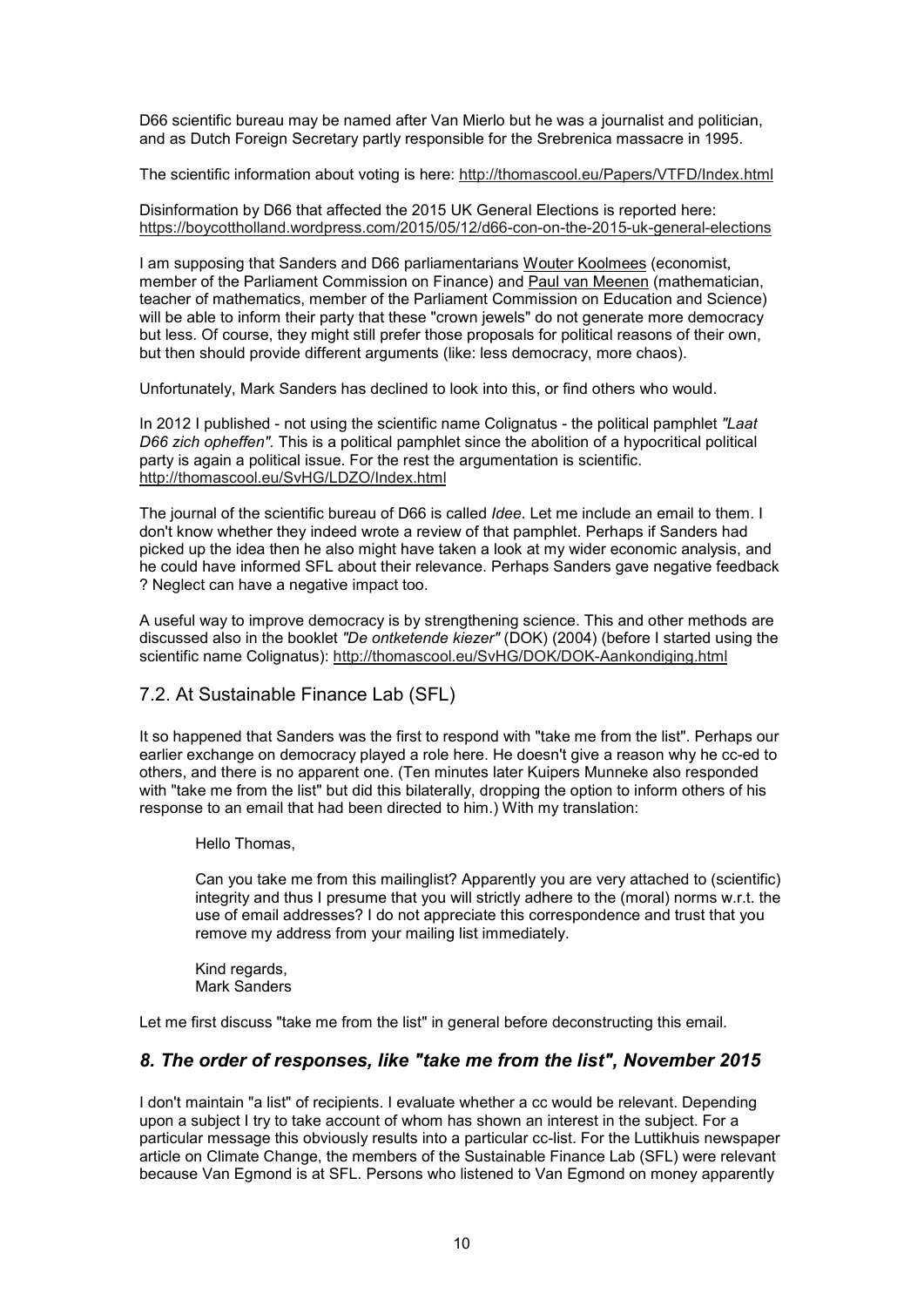regard him as a serious spokesperson. The cc-format generates "a list". Recipients might experience this as if "there is a list". When they do not wish to hear inconvenient truths, they may respond by asking "to be taken from the list" rather than saying "I agree that I gave the impression to be interested in the subject but actually I am not really interested in it".

In the case of the email to Kuipers Munneke and Van Dorland, Parliament is included in the cc, with the commissions on Finance and Economics. When you respond to this email and do a cc to all, then by implication you are sending an email to Parliament. This might not indicate due respect for Parliament. It might not indicate respect for all either, but one would suppose that Parliament takes a different position, as it represents our democracy. What is Parliament to think when it receives emails "take me from the list" ?

## 8.1. Bilaterally proper

Proper is to ask bilaterally to be taken from a list, and not cc to all, bothering all. In this case the original email contained 12 pages of text (see below): inclusion of this can increase irritation.

(a) Pieter Kuipers Munneke asked to be taken from the list. He did so bilaterally, which is proper. Apparently he accepts that a newspaper article can result in email responses. His statement does not present a malconduct since I have not been in contact with him before while there still is the option to have a contact "without the list".

(b) Irene van Staveren (ISS) did so too, bilaterally.

(c) Rens van Tilburg (now secretary of SFL) asked to be taken from the list, copied to all, including the 12 pages of text, but mentioned that it would be better *not* to include all others: hence his email to all can be understood as a warning *not* to copy to all (but why did he copy the full text ?). (Dutch: "Wellicht handig als we dit enkel aan Thomas doorgeven! (maar ja, mij ook graag)")

(d) Ad van Oosten (journalist, Nieuwsuur), reacted bilaterally, suggesting to use Twitter. Well, I am not convinced yet that I should force other people to rely on Twitter to get adequate scientific information. (Dutch: "Is het een idee om mensen niet persoonlijk te mailen (mij ook liever niet) maar een website te bouwen waar je via twitter naar verwijst? Dan kan wie dat wil van je pennevruchten kennis nemen.")

(e) George van Houts (playwright on banking scandal) decently asked this bilaterally too.

## 8.2. Non-bilaterally and such that it becomes malconduct too

Some other recipients asked "to be taken from the list" too, but did a cc to all others, and included the full 12 pages of text: thus knowingly that this would increase irritation. Irritation rises when one receives cc's from more people.

- This isn't nettiquette.
- At best it is negligent.
- *But these are experienced users of the internet.* It might also be *intended* to cause that other recipients grow more and more irritated at the original sender of the email.
- Later responders *know* what has been happening earlier.

The responses can be listed in the order of occurrence:

- (a) Mark Sanders (economist, Utrecht University, SFL): there is no need for a cc to all.
- (b) Paul Luttikhuis (NRC-Handelsblad): he may reply to criticism cc all, but has no argument.
- $\overline{\text{(c)}}$  Jan Rotmans (PhD mathematics,  $^6$  Erasmus University): there is no need for a cc to all.
- (d) Klaas van Egmond (Utrecht University, SFL): he may reply to criticism cc all: but slanders.
- (e) Rob van Dorland (KNMI): he may respond to an email to him, cc all: but see above.

We have already discussed the inappropriate responses by Van Dorland and Van Egmond. It is fair when they cc to all, but it isn't fair how they abuse this. Let we subsequently discuss the other cases.

 6 http://www.janrotmans.nl/media/1014/jan-rotmans-cv-2012-nl.pdf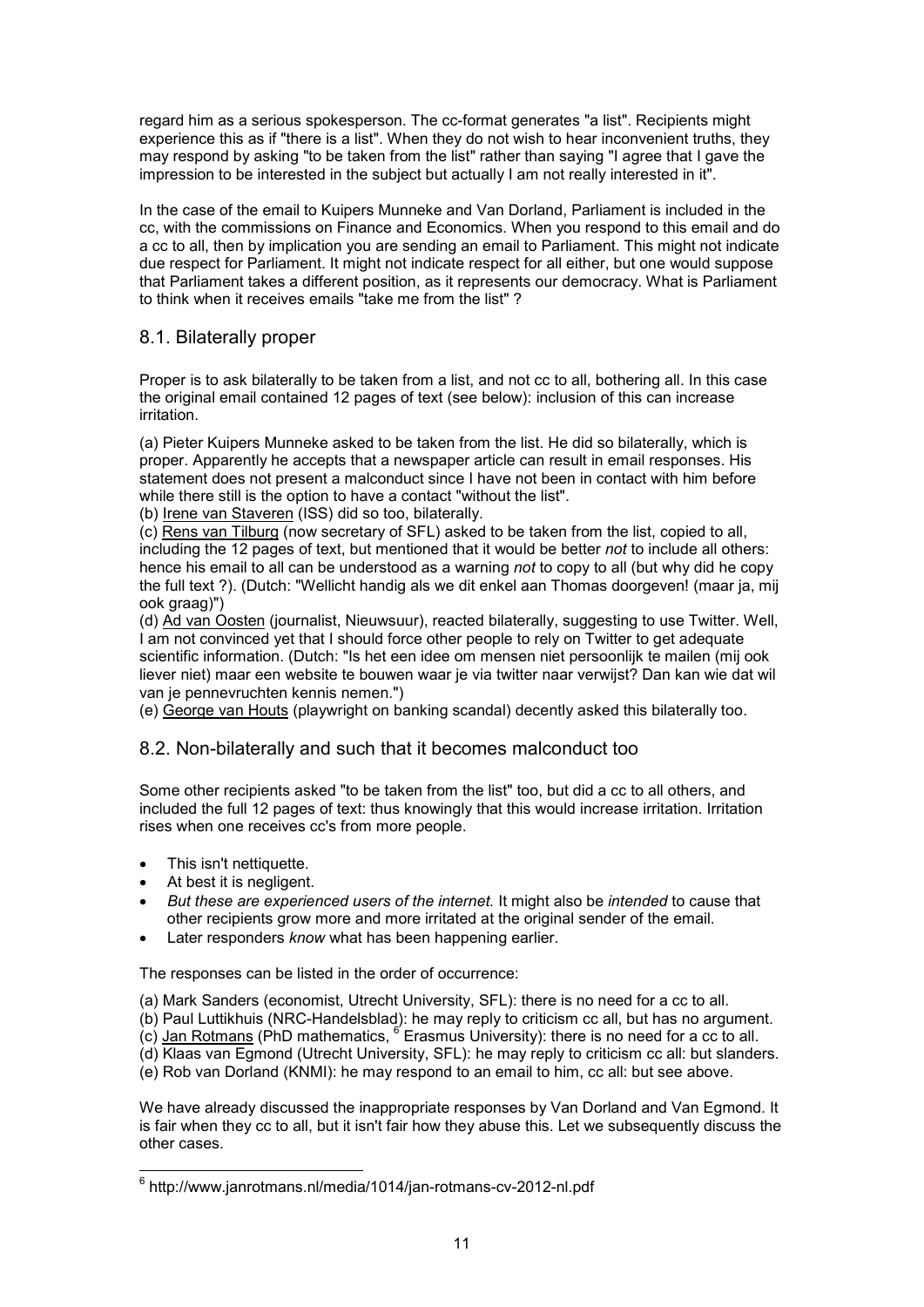(ad a) While one might say that I threw a rock in the pond, Sanders threw a first rock, a first because it was directed at me. See the text of his email above.

(a-i) There is really no reason to copy to all. If he feels that Kuipers Munneke and Van Dorland need a reply from SFL, then the secretary of SFL can collect comments internally, make a report, put it on the website, and sent out the appropriate email cc all.

(a-ii) He knows about nettiquette. His choice to cc to all thus is deliberately directed at inflicting crowd irritation at the original sender.

(a-iii) Sanders recognises the appeal to integrity, but gives this a shallow interpretation w.r.t. the use of email addresses, and does not make the full inference w.r.t. the censorship of economic science since 1990 by the directorate of the CPB. This is morally unbalanced. By analogy a rape victim should shut up when bystanders are annoyed by the noise.

(a-iv) He implicitly suggests that I would not be aware of nettiquette and need to be reminded of this.

(a-v) His argument that he does not appreciate the correspondence is shallow and selfcentered. He does not recognise the reason *why* the email has been cc-ed to him. It wasn't sent to him merely to inform him about an inconvenient truth, as he suggests. It was sent because these others in the cc are either involved e.g. at SFL or witnesses overall. See the discussion in Section 3. (His complaint is like: "I was just standing there on the side of the street, only interested in going for a walk, and suddenly there is this car crash, and now they want me to give my testimony and all of that. This is a waste of my time. There is even a lady who says that she was distracted since I didn't have my clothes on.")

(ad b) Luttikhuis wrote the NRC-Handelsblad article that I referred to. I stated that Van Egmond disinforms him. The email was not directed to him and there was no immediate need for Luttikhuis to respond cc others. There is an implication indeed that Luttikhuis himself should have been able to deconstruct Van Egmond's statement about economics, and in that respect Luttikhuis might have a basis for a response cc all. However, in that case he should have responded on content.

(ad c) Rotmans has no apparent or stated reason.

## *9. Conclusions*

(1) Van Dorland's email on "spam" is an abuse of his authority as a climatologist to denounce a protest by an economist against the abuse of economics by an environmental scientist.

(2) This conclusion is based not merely on the word "spam" but upon considering earlier contacts, the nature of this new contact, the context, the sequence of responses.

(3) The evidence also shows intent, which turns this into a clear case of scientific malconduct. The intent is not such that Van Dorland was also aware of actually breaching integrity of science, but it is still such that there is the malconduct of a deliberate effort of suppressing a view of a fellow scienctist and erasing it from the archives.

(4) The discussion has shown a context that also causes dismay. Van Dorland might argue that it is difficult for him to maintain integrity in an environment of confusing information. This would be a difficult argument, since my email to him was to alert him to the existence of this environment of confusing information, and to specify where the problems were. Thus we see confirmation of this dismal environment but it cannot be a justification for breaches.

(5) Van Dorland should give a reasoned argument, as he already agreed to in 2009 but didn't do yet. My suggestion is to let him admit his breach of integrity. Anyone who wishes that Van Dorland and I have a discussion on climate change and economics might understand that it is very difficult to have such a discussion when Van Dorland qualifies my protest as "spam".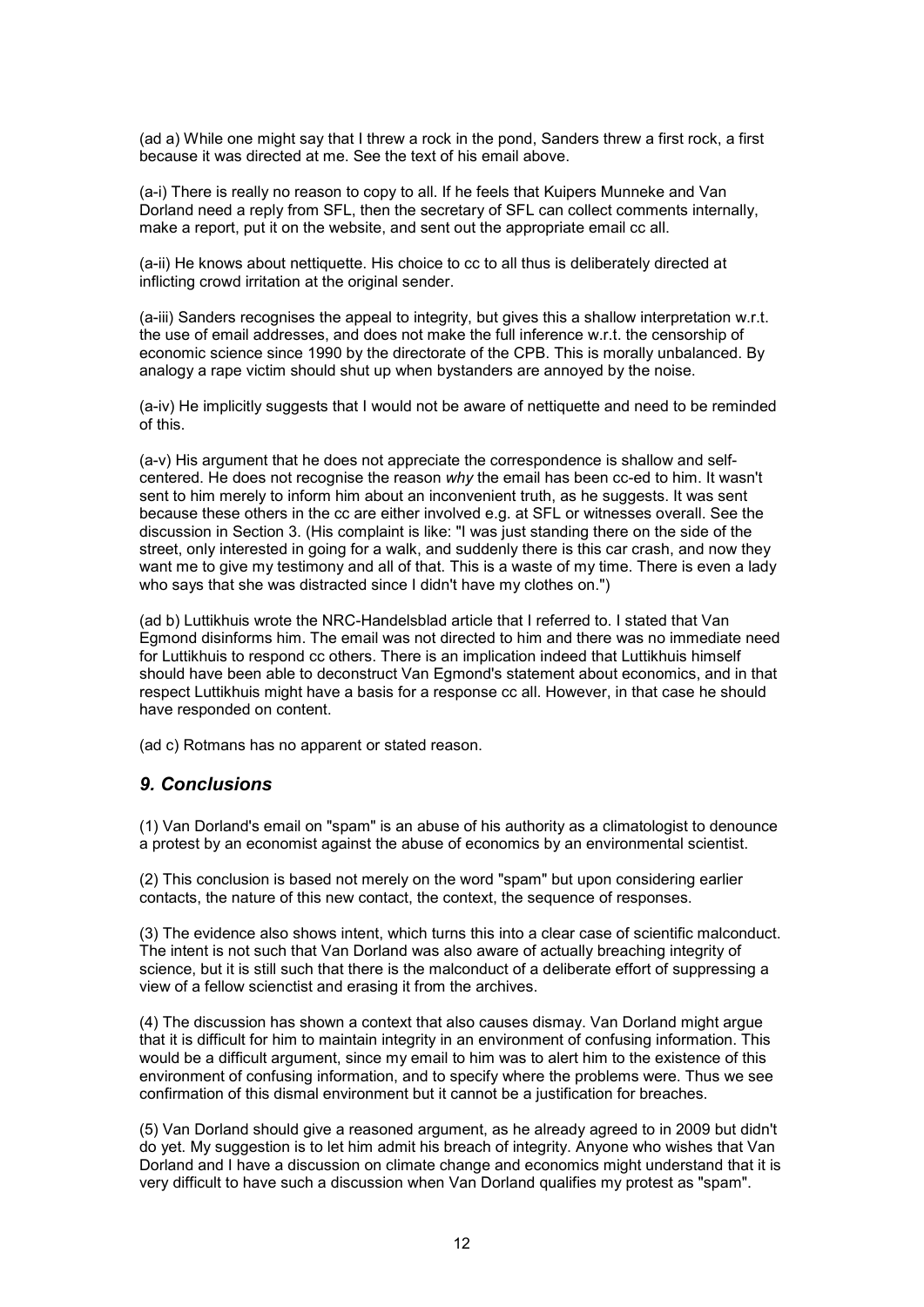(6) These breaches of scientific integrity and blockages to multidisciplinary research on climate change and economics can be related to the CPB scenario study (1992) *Scanning the Future 1990-2015.* Some 25 years have been lost to effective policy making. The system of policy making generates multiple responsibilities. Politicians would be responsible at the ballot box. Scientists are responsible for maintaining the integrity of science.

### *References*

PM 1. Only major publications are given for the body of the text. See the text and email messages for more internet links.

PM 2. Since 2004, Colignatus is the name in science for Thomas Cool.

- Central Planning Bureau (1992), "Scanning the Future. A long-term scenario study of the world economy 1990-2015", Sdu publishers, http://www.cpb.nl/en/publication/scanning-future-long-term-scenario-study-worldeconomy-1990-2015
- Colignatus, Th. (2001, 2014), "Voting theory for democracy",  $4<sup>th</sup>$  edition, Thomas Cool Consultancy & Econometrics, http://www.thomascool.eu/Papers/VTFD/Index.html
- Colignatus, Th. (2007), "Klimaatbeleid is een kwestie van beschaving", ESB, 1 juni, p317, http://thomascool.eu/Thomas/Nederlands/Wetenschap/Artikelen/Milieu/2007-06-01- KlimaatbeleidIsEenKwestieVanBeschaving.pdf
- Colignatus, Th. (2009, 2015), "The Tinbergen & Hueting Approach in the Economics of Ecological Survival", draft, https://mpra.ub.uni-muenchen.de/63904
- Colignatus, Th. (2013), "Money as gold versus money as water", RWER 64, July, p90-101, https://rwer.wordpress.com/2013/07/02/issue-no-64-of-real-world-economics-review
- Colignatus, Th. (2014), "An Economic Supreme Court", RES Newsletter, October, http://www.res.org.uk/view/art7Oct14Features.html
- Colignatus, Th, (2015a), "D66 con on the 2015 UK General Elections", May 12, https://boycottholland.wordpress.com/2015/05/12/d66-con-on-the-2015-uk-generalelections
- Colignatus, Th. (2015b), " Dirk Bezemer disinforms Dutch Parliament", November 17, https://boycottholland.wordpress.com/2015/11/17/dirk-bezemer-disinforms-dutchparliament
- Colignatus, Th. (2015c), "ALLEA defines 'research integrity' too narrow", November 26, https://boycottholland.wordpress.com/2015/11/26/allea-defines-research-integrity-toonarrow
- Cool, Th., H.H. Hulst (2004), "De ontketende kiezer", Rozenberg publishers, http://thomascool.eu/SvHG/DOK/DOK-Aankondiging.html
- Cool, Th. (2012), "Laat D66 zich opheffen", mijnbestseller.nl, http://thomascool.eu/SvHG/LDZO/Index.html
- Van Egmond (2013), "Een vorm van beschaving", 3e druk, Christofoor
- Egmond, K. van (2015), testimony on money given at Dutch Parliament, https://youtu.be/3TSb9gBdyVE, hour 1:05:23
- Egmond, K. van, B. de Vries (2015), "Dynamics of a sustainable financial-economic system", working paper, Sustainable Finance Lab, October,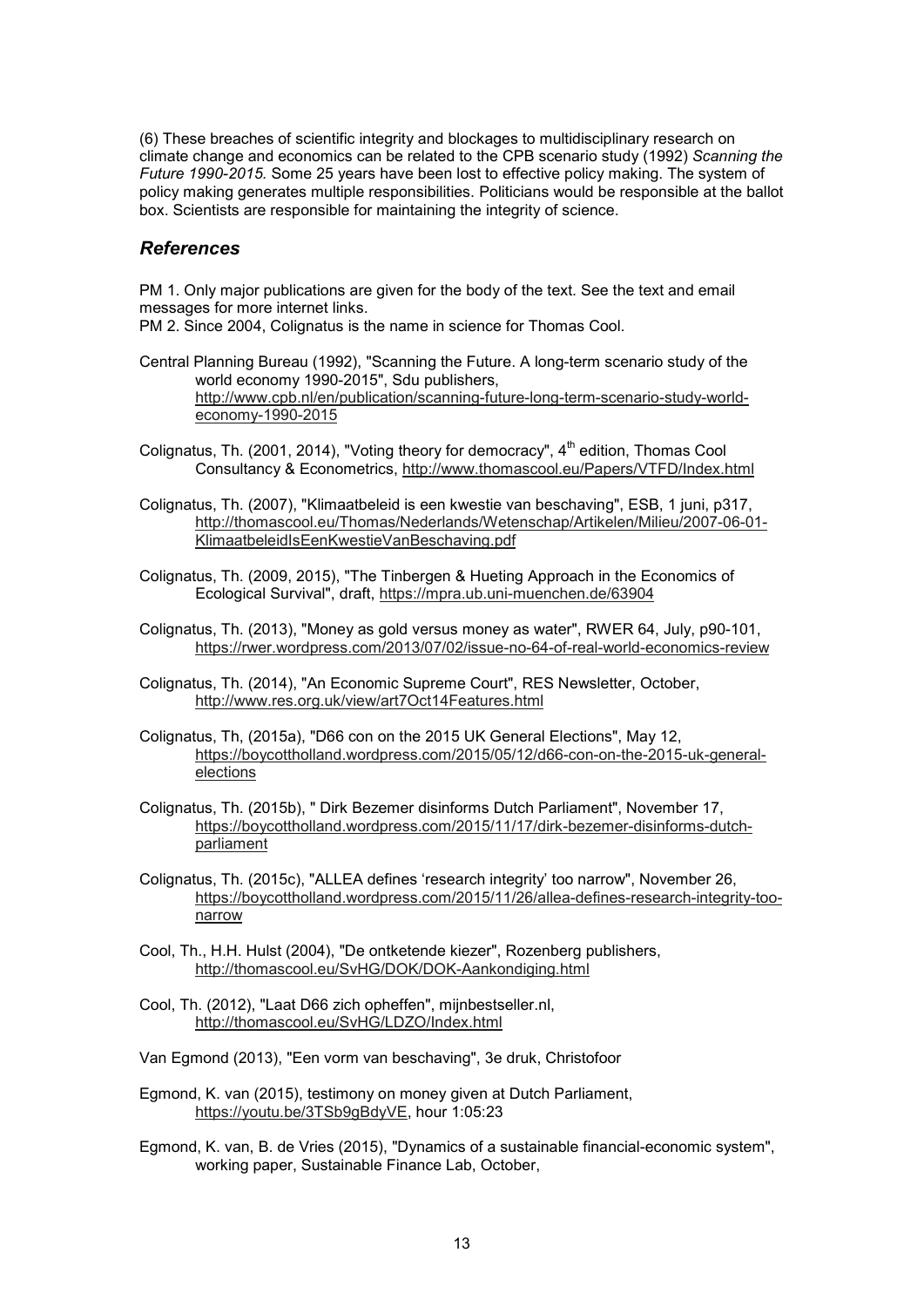http://sustainablefinancelab.nl/files/2015/04/SFM-paper-Egmond-de-Vries-okt-2015.pdf

- Luttikhuis, P. (2015), "Klimaatverandering: onze apocalyps in slow motion", NRC-Handelsblad, November 21, http://www.nrc.nl/handelsblad/2015/11/21/wachten-ophet-water-1557933
- Lynas, M. (2007), "Six degrees: Our future on a Hotter Planet", Fourth Estate, https://en.wikipedia.org/wiki/Six\_Degrees: Our\_Future\_on\_a\_Hotter\_Planet
- Vonk, M., A. Bouwman, R. van Dorland, H. Eerens (2015), "Worldwide climate effects Risks and opportunities for the Netherlands", http://www.pbl.nl/en/publications/worldwideclimate-effects-risks-and-opportunities-for-the-netherlands

# *Date: Wed, 02 Sep 2009 13:39:55 TC to RvD (\*\*\* 1 \*\*\*)*

To: dorlandv / ~ / knmi.nl From: Thomas Cool / Thomas Colignatus Subject: N.a.v. "Six degrees"

Geachte dr. Van Dorland,

We zouden een datum prikken in Februari, maar gezien het weer heb ik eigenlijk liever April. Ergens in de week van 5 - 9 April ? Vooralsnog heb ik geen voorkeur. Wat mij betreft gaat het om een gesprek tussen twee wetenschappers, een econoom (ik) en een climatoloog (u), over het geven van adequate informatie aan collegae en derden. Het liefst had ik met u gesproken voor Copenhagen, omdat het wel mooi zou zijn wanneer daar zou worden besloten om de Hueting eSNI indicator wereldwijd in te voeren (per land), maar gezien uw drukte is het allang mooi wanneer het ueberhaupt zou lukken elkaar eens rustiger te spreken.

Met vriendelijke groet,

Thomas Cool / Thomas Colignatus

Verwijzingen: Mijn definitie van "risico": http://thomascool.eu/Risk/index.html

U vroeg naar een kort opstel. In Economisch Statistische Berichten verschenen: http://www.sni-hueting.info/NL/Anderen/2001-08-24-ESB-Cool-over-Hueting.pdf

Maar de klassieker is natuurlijk Tinbergen & Hueting: http://www.sni-hueting.info/EN/Publications/1991-Tinbergen-Hueting-GNP-and-marketprices.pdf

Misschien dat uw economische dochters alvast kunnen kijken naar http://www.snihueting.info. Misschien dat ze hun papa kunnen uitleggen wat de essentie is ...

De oudste heeft misschien veel aan "The Old Man and the SNI" (misschien moet u wel verwijzen naar Hemingway) http://mpra.ub.uni-muenchen.de/9152

En hier natuurlijk Hueting's protest dat de "Monitor Duurzaam Nederland" van de Planbureaus een verkeerde voorstelling van zaken geven http://www.sni-hueting.info/NL/index.html

# *Date: Wed, 02 Sep 2009 17:18:29 TC to WWV & IPCC cc RvD (\*\*\* 2 \*\*\*)*

To: info  $/ \sim /$  wwviews.org, IPCC-sec  $/ \sim /$  wmo.int From: Thomas Cool / Thomas Colignatus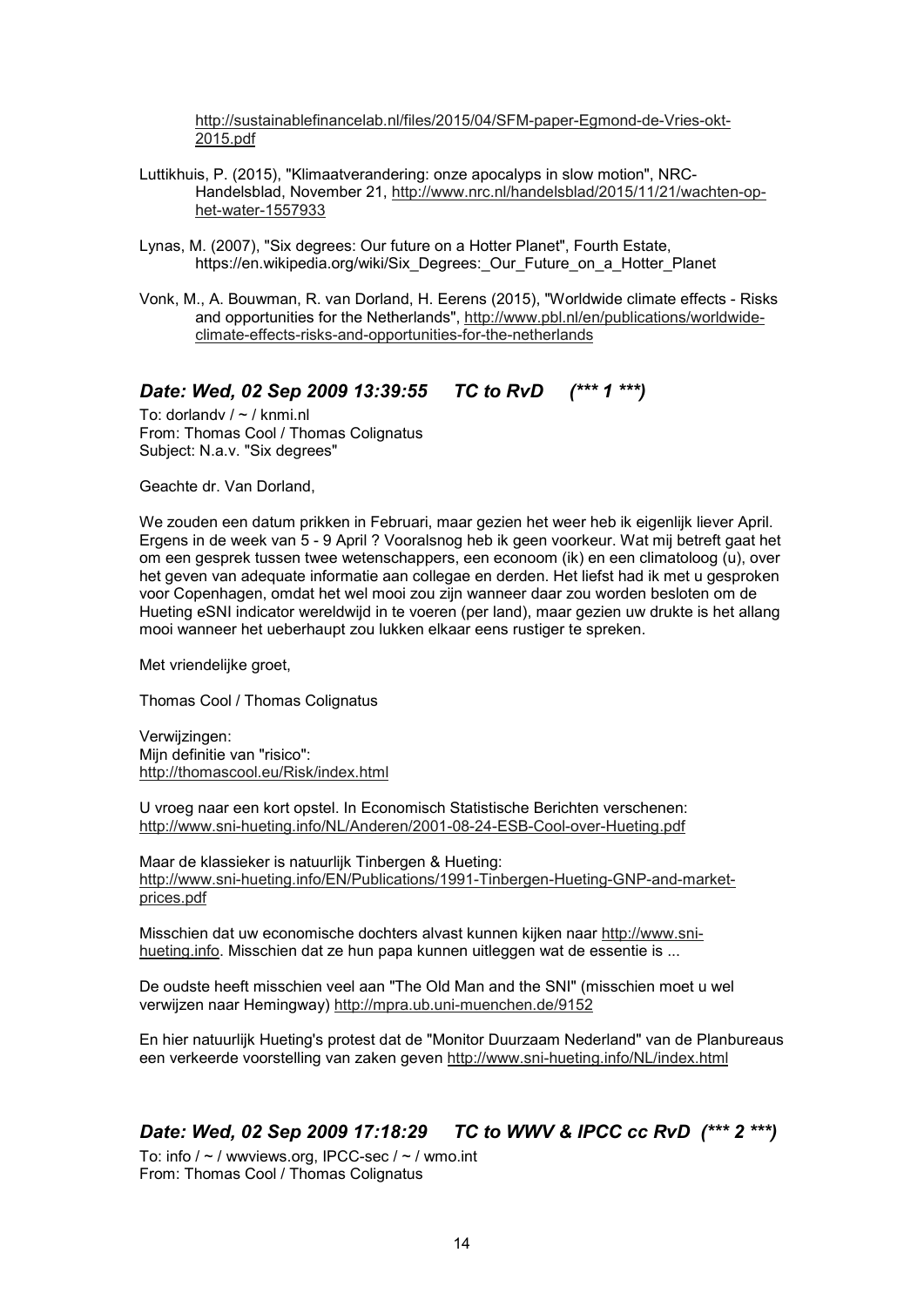Subject: Copenhagen (after Mark Lynas's talk in Amsterdam, September 1) Cc: secretariat /  $\sim$  / unfccc.int, executiveoffice /  $\sim$  / unep.org, lene /  $\sim$  / peoplesclimateaction.dk, C.vandermeij / ~ / Rathenau.nl, j.staman / ~ / rathenau.nl, i-books / ~ / antenna.nl, jhansen /  $\sim$  / giss.nasa.gov, info /  $\sim$  / debat.nl, dorlandv /  $\sim$  / knmi.nl, luttikhuis /  $\sim$ / nrc.nl, secretaris / ~ / wetenschapsjournalisten.nl, peter.howells / ~ / uwe.ac.uk

Dear Sir, Madam,

Yesterday, Rathenau Institute organized a discussion in Amsterdam with Mark Lynas ("Six degrees"), Rob van Dorland (KNMI), and Paul Luttikhuis (NRC-Handelsblad), as part of the World Wide Views on Global Warming, in relation to the Copenhagen summit in December. The discussion was monitored by Peter van der Geer (debat.nl).

You are likely to think that Holland is a liberal and freedom loving country. You are likely to think that Rathenau Institute will collect all useful information and transmit this to you. I am sorry to inform you that this is not the case. Dutch culture does not respect freedom of thought and Rathenau Institute will surely not provide you with an adequate report.

I am writing to you as an economic scientist. This present email to you is the accurate report that you need, warranted by economic science.

As an economic scientist I protest against the censorship of science and the abuse of power by the Dutch Central Planning Bureau (CPB) since 1989/90. The CPB was founded in 1945 by Jan Tinbergen (1903), the first recipient in 1969 of the Nobel Prize in economics (with Ragnar Frisch). When I told Tinbergen about the censorship he reacted that a younger generation that he himself would have to resolve this. These younger generations till now neglect Tinbergen's advice, and the matter has not been resolved yet.

I also protest against Dutch indifference to this situation. In fact, since 2004 I advise to boycott of Holland till the censorship is resolved.

Links are provided below.

At the Amsterdam discussion, when I stated my protest against the censorship of science by the CPB directorate, discussion leader Van der Geer interrupted me, talked down to me, suggested that I had delusions of a conspiracy, and then ignored me for a long while. By consequence, my serious scientific contribution was suppressed and ridiculed. It is telling of Dutch culture that no one in the audience (at least to my knowlegde) protested against this treatment. Eventually Van der Geer allowed me to make some final remark, while admitting that he had indeed been ignoring me deliberately. I must admit that I felt quite intimidated and irritated by then. Thus, as I did not experience an open atmosphere, my last remark may not have been the most effective. (Which is part of the reason why Rathenau Institute will not provide an adequate report.)

I have been protesting against the censorship and abuse of power for some 20 years now (i.e. since I participated in the CPB long term projection "Scanning the future 1990-2015" and my comments were blocked by the directorate). Dutch society is apparently incapable of resolving this. When science is neglected then indeed a journalist like Lynas may write a book like "Six degrees" but such a book does not resolve the basic scientific questions on economic management, and it may actually distract from the relevant questions (since the question is not really whether there will be six degrees, while economic policy is more fuelled by fear for unemployment).

Hence, I again protest against all this disrespect for science, and see reason to inform you about this.

Subsequently, I want to draw your attention to the Tinbergen & Hueting Approach in the Economics of Ecological Survival. This approach dates back from at least 30 years. Economists neglected it since they were not interested in the environment. Ecologists neglected it since they disliked economics. What we see now is a disaster in scientific advice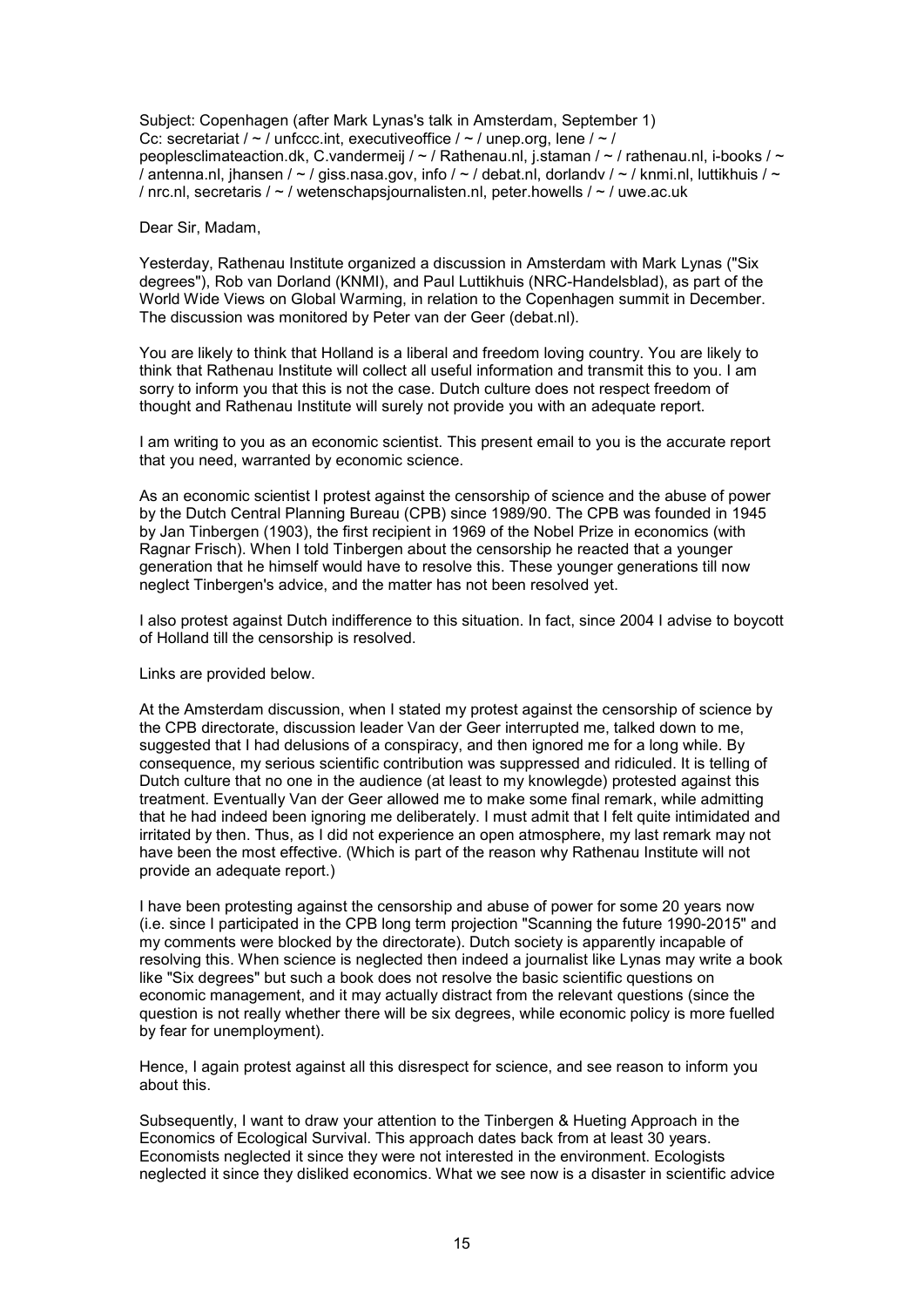to society. This is not a purely Dutch phenomenon but an international phenomenon. However, there is a strong Dutch component, as you can read in the provided links.

Dr Roefie Hueting is a United Nations Global 500 Award winner. The UN statistical procedures on the environment are very much based upon his work. In my judgement Roefie Hueting is a serious candidate for the Nobel Prize in economics, if only his work was decently studied by my fellow economists. The way his work is being treated by economists and policy makers is an intellectual disgrace for both science and policy making. Remarkable is the failure of the grassroots environmental movement, in their dislike of anything economic, to investigate the Tinbergen & Hueting approach.

Thus, another practical suggestion - next to boycotting Holland - is that the Copenhagen summit adopts the Hueting indicator of "environmentally Sustainable National Income" (eSNI), alongside the traditional measure of national income. It will be relatively easy to implement the eSNI measure since it uses base material that UNStat already has adopted from Hueting's work. The measure is wider than only the climate, but it will be essential to monitor economic development while indicators as C02 or temperature are inadequate just by themselves.

Another suggestion is that you put this report prominently on your website. A final suggestion is that you dispatch a team of investigators to Holland to check the points that I have reported on, and put their report on your website. An effective policy on climate change starts by boycotting Holland till the censorship of science is resolved.

As said, links are provided below.

Sincerely yours,

Thomas Cool / Thomas Colignatus http://thomascool.eu

PS. I copy to dr. Peter Howells of the RES Newsletter with the suggestion of publication.

Perhaps a good introduction to my person might be this discussion by prof. dr. Richard Gill (mathematical statistics Leiden and Royal Dutch Academy of Sciences): http://www.math.leidenuniv.nl/~naw/serie5/deel09/sep2008/reviewssep08.pdf

My protest against censorship of science and abuse of power by the CPB directorate: http://thomascool.eu/Thomas/English/TPnCPB/Case.html http://thomascool.eu/Papers/Institute/After35YearsOfMassUnemployment.html

The Tinbergen & Hueting Approach in the Economics of Ecological Survival: http://mpra.ub.uni-muenchen.de/13899

Hueting's page http://www.sni-hueting.info

# *Date: Sat, 09 Jan 2010 12:24:41 TC to RvD (\*\*\* 3 \*\*\*)*

To: dorlandv / ~ / knmi.nl From: Thomas Cool / Thomas Colignatus Subject: T.a.v. Schneider's SAACS

Geachte dr. Van Dorland,

We hebben een afspraak staan om komend voorjaar eens te spreken. Wellicht kan ik in de tussentijd wel reageren t.a.v. Schneider's Science as a Contact Sport. Ik zond Martijn van Calmthout onderstaand email. Als u ook alvast gaan lezen dan hoeven we misschien minder te praten.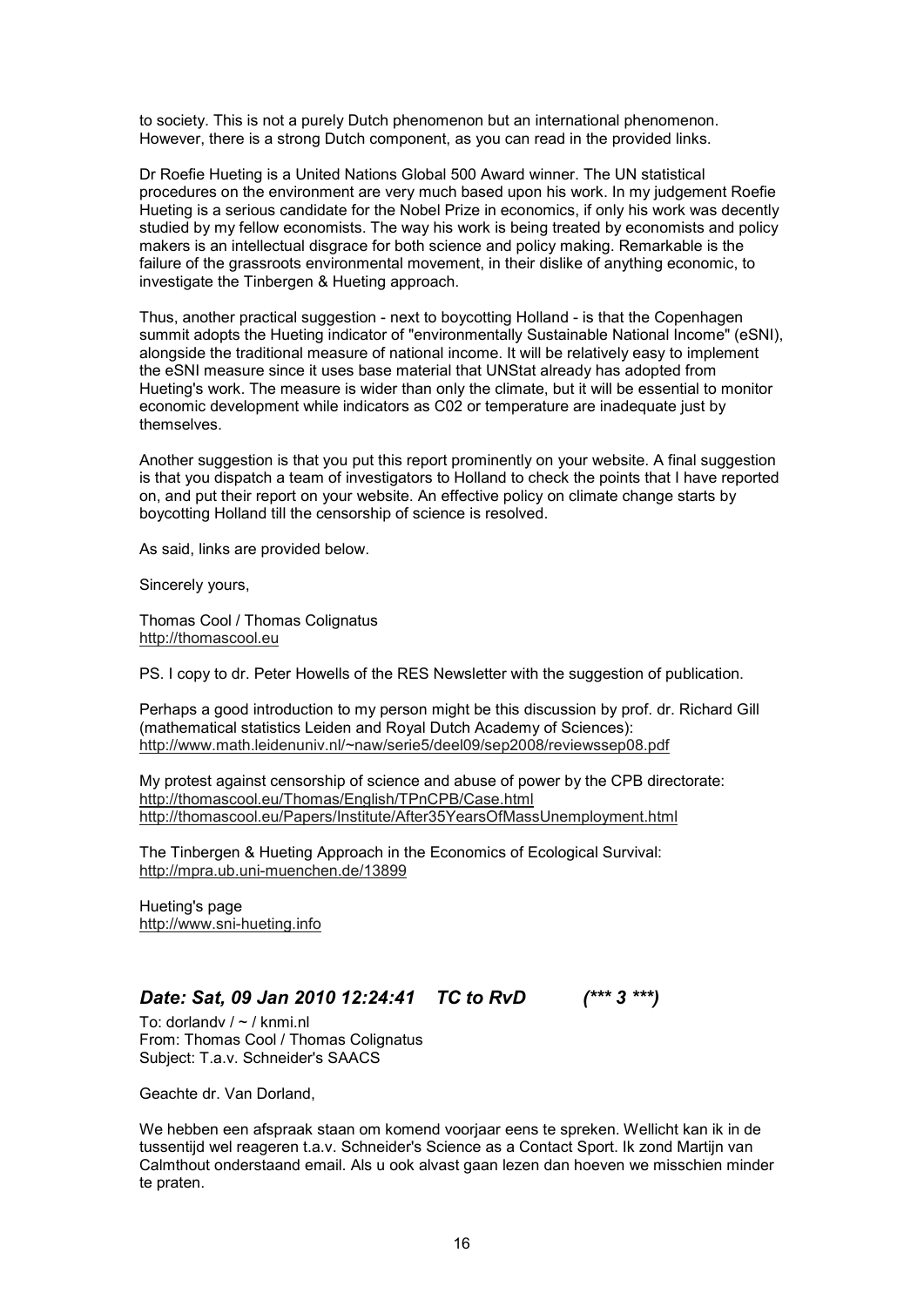Met vriendelijke groet,

Thomas Cool / Thomas Colignatus

Date: Sat, 09 Jan 2010 12:21:03 To: "Calmthout van, Martijn" <m.vancalmthout / ~ / volkskrant.nl> From: Thomas Cool / Thomas Colignatus Subject: Met dank

Geachte heer Van Calmthout,

Ik dank u hartelijk voor uw berichtje over SAACS van professor Schneider. Het is een grote opsteker uw berichtje te lezen hoewel ik aarzel of ik de hele odyssee moet gaan lezen.

Ik heb professor Schneider onderstaand email gestuurd om hem attent te maken op het soortgelijke gedoe in de economische wetenschap, met name de censuur van mijn werk en de onwaarheden rondom het milieu-duurzame nationaal inkomen bij Hueting.

Mijn hoop is dat u Schneider's opmerking over de media ter harte neemt. Een mooie toets is te vragen aan Frank Kalshoven wat hij nu inhoudelijk van mijn analyse vindt, ik heb daar nooit iets van gezien.

Met vriendelijke groet,

Thomas Cool / Thomas Colignatus

Date: Sat, 09 Jan 2010 12:11:59 To: shswebsite / ~ / lists.stanford.edu From: Thomas Cool / Thomas Colignatus Subject: Compliments. A similar struggle in economics

Dear professor Schneider,

My newspaper reported about your SAACS. My compliments.

There is a similar mishap in the last twenty years in economics.

My suggestion is that you ask some of your economic advisors to look into the internet pages that I list below, and that they formulate questions that I might try to answer.

Sincerely yours,

Thomas Cool / Thomas Colignatus

Relevant links:

(1) My DRGTPE http://thomascool.eu/Papers/Drgtpe/Index.html

(2) My protest against censorship of science and advice to boycott Holland till this is resolved: http://thomascool.eu/Thomas/English/TPnCPB/Case.html

(3) Roefie Hueting (UN Global 500 winner) on environmental economics: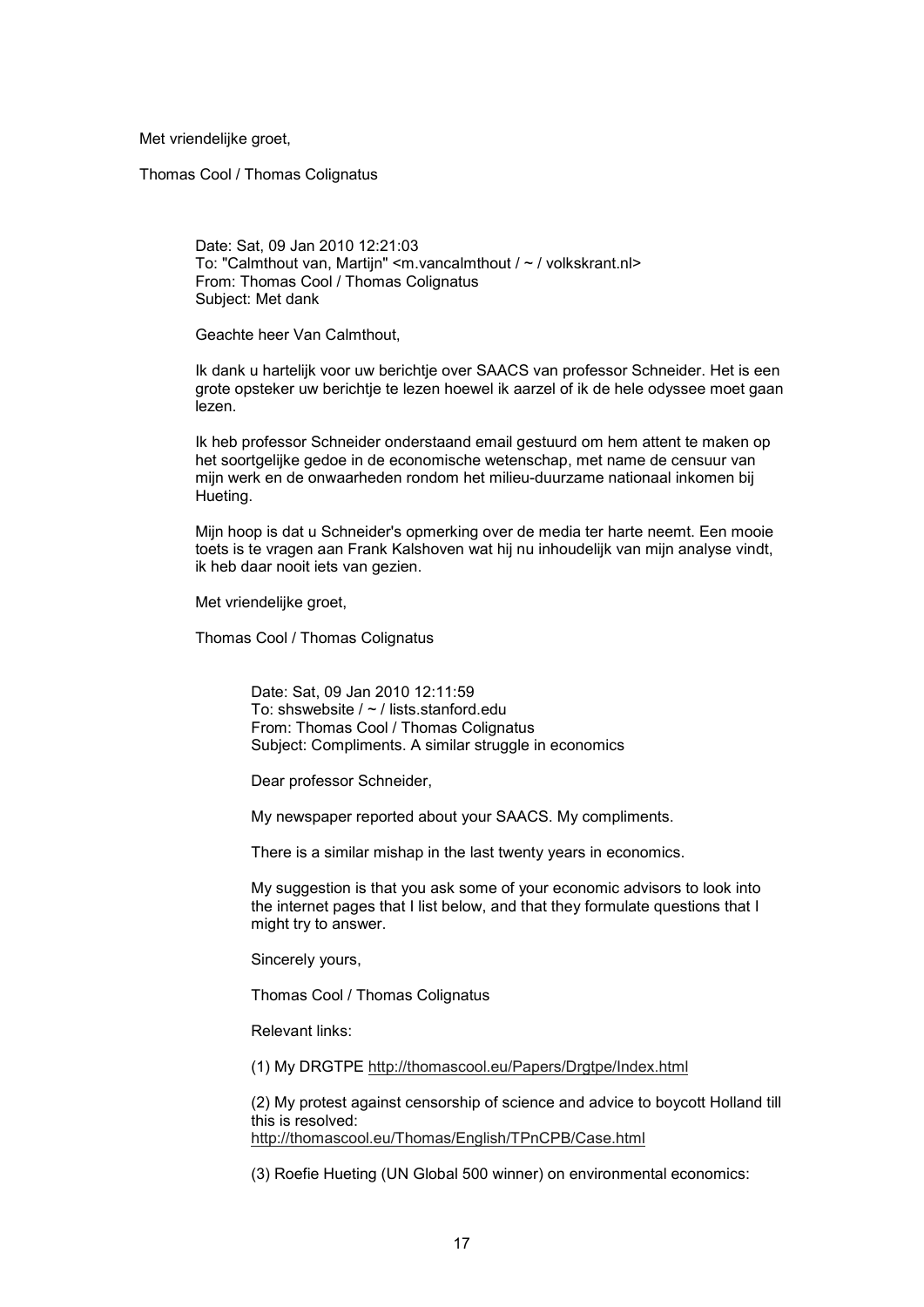#### http://www.sni-hueting.info

(4) My paper on Hueting: "The Old Man and the SNI": http://mpra.ub.uni-muenchen.de/9152

### *Date: Mon, 07 May 2012 09:34:43 TC to IDEE*

To: idee  $/ \sim /$  d66.nl From: Thomas Cool / Thomas Colignatus Subject: Fwd: Pamflet "Laat D66 zich opheffen"

Geachte redactie,

Ik zond daarnet onderstaand bericht dat ook voor u relevant lijkt.

Met vriendelijke groet,

Thomas Cool / Thomas Colignatus

Date: Mon, 07 May 2012 09:33:31 To: vanmierlostichting / ~ / d66.nl From: Thomas Cool / Thomas Colignatus Subject: Pamflet "Laat D66 zich opheffen"

Geachte mensen van D66,

Als wetenschapper en econometrist kom ik tot de conclusie dat de 'kroonjuwelen' van D66 juist anti-democratisch zijn.

Als mens adviseer ik derhalve al bijna twee decennia tot opheffing van D66.

De wetenschappelijke onderbouwing is te vinden in mijn boek "Voting Theory for Democracy".

Als mens heb ik nu het pamflet laten verschijnen "Laat D66 zich opheffen".

Hopelijk bent u zo ruimdenkend dat u er aandacht aan wilt besteden in uw "Digitale Nieuwsbrief" en hopelijk ook uw website. Hopelijk wilt u ook een exemplaar van het pamflet aanschaffen om te recenseren. Ik ben niet bij machte om exemplaren toe te sturen in de hoop dat er wat mee gebeurt.

Hopelijk kunt u zien dat ik zeer begaan ben met het geestelijk welzijn van leden van D66 en de kiezers van D66.

PM. Wellicht wilt u dit bericht doorsturen aan Alexander Rinnooy Kan, tenslotte een mede-econometrist.

Hieronder de relevante weblinks.

Met vriendelijke groet,

Thomas Cool / Thomas Colignatus Voorzitter Sociaal Liberaal Forum Secretaris Samuel van Houten Genootschap, wetenschappelijk bureau van het SLF

Weblinks: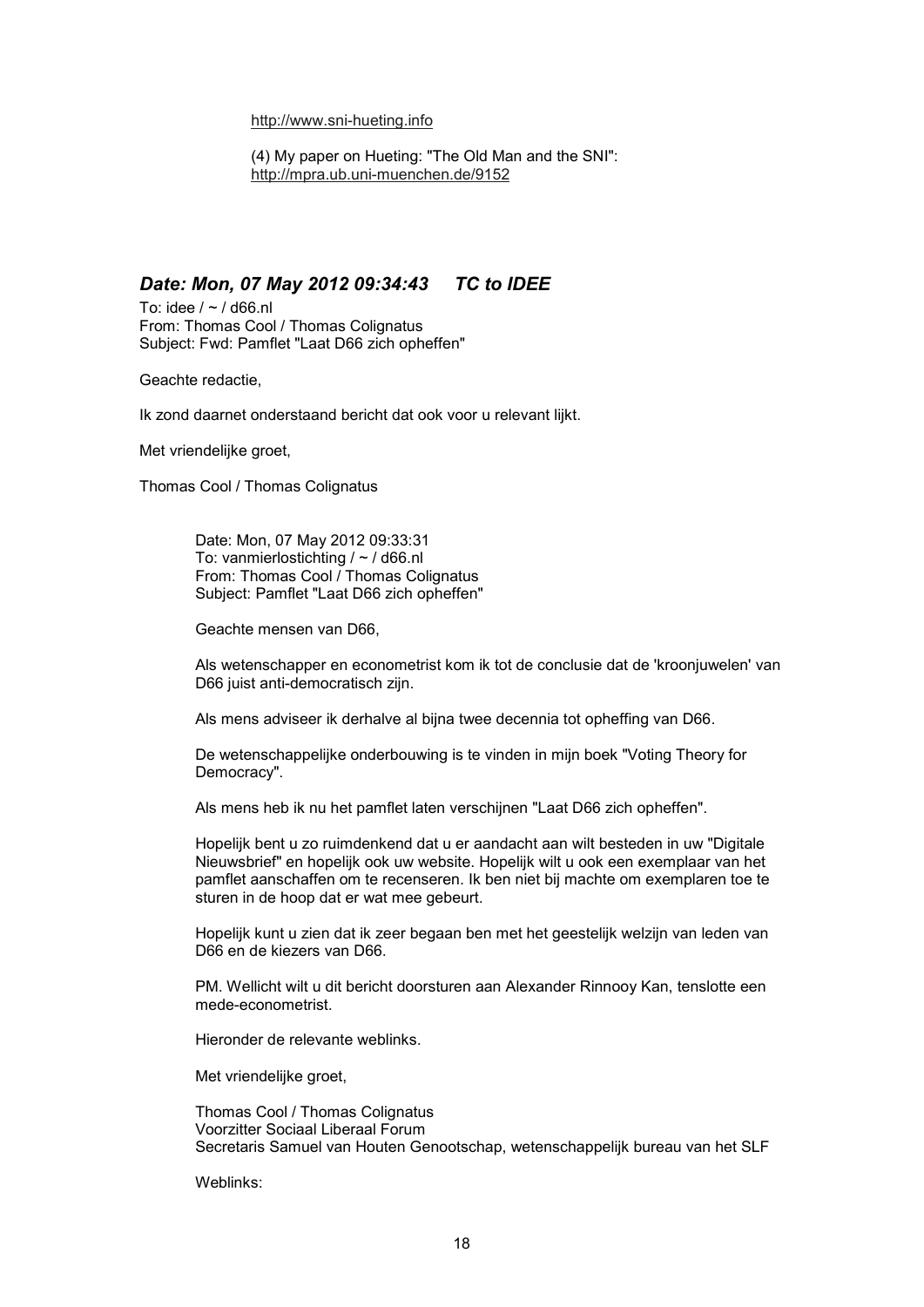Pamflet: http://thomascool.eu/SvHG/LDZO/Index.html

VTFD http://thomascool.eu/Papers/VTFD/Index.html

Discussies op internet: http://www.joop.nl/opinies/detail/artikel/laat\_d66\_zich\_opheffen

http://www.frontaalnaakt.nl/archives/00000747.html

## *Date: Mon, 23 Nov 2015 20:03:17 TC to PKM and RvD cc others & 2009 (\*\*\* 4 \*\*\*)*

To: p.kuipersmunneke  $/ \sim /$  uu.nl, rob.van.dorland  $/ \sim /$  knmi.nl From: Thomas Cool / Thomas Colignatus Subject: W.r.t."Apocalyps in slowmotion" NRC November 21 2015 Cc: <cie.fin / ~ / tweedekamer.nl>, "Egmond, N.D. van \(Klaas\)" <N.D.vanEgmond / ~ / uu.nl>, wetenschap / ~ / nrc.nl, luttikhuis / ~ / nrc.nl, info / ~ / wwviews.org, IPCC-sec / ~ / wmo.int, secretariat /  $\sim$  / unfccc.int, executiveoffice /  $\sim$  / unep.org, lene /  $\sim$  / peoplesclimateaction.dk, i-books /  $\sim$  / antenna.nl, jhansen /  $\sim$  / giss.nasa.gov, perscontact /  $\sim$ / climategate.nl, "Tilburg, R. van \(Rens\)" <R.vanTilburg / ~ / uu.nl>, "Vries, B.J.M. de  $\langle \text{Bert}\rangle \text{''}$  <B.J.M.deVries / ~ / uu.nl>,  $\blacksquare$  "Wijffels, H.H.F.  $\langle$ Herman $\rangle$ " <H.H.F. Wijffels / ~ / uu.nl>, <e.m.sent / ~ / fm.ru.nl>, <klamer / ~ / eshcc.eur.nl>, "Sanders, M.W.J.L. \(Mark\)" <M.W.J.L.Sanders / ~ / uu.nl>, "Schenk, E.J.J. \(Hans\)" M.W.J.L.  $\langle \text{Mark}\rangle$ " <M.W.J.L.Sanders / ~ / uu.nl>, <E.J.J.Schenk / ~ / uu.nl>,  $\blacksquare$  "Kool, C.J.M.  $\langle$ Cle  $\leq$ E.J.J.Schenk /  $\sim$  / uu.nl>, "Kool, C.J.M. \(Clemens\)"  $\leq$ C.J.M.Kool /  $\sim$  / uu.nl>,  $\leq$ staveren /  $\sim$  / iss.nl>. "Boot. A.W.A."  $\leq$ A.W.A.Boot /  $\sim$  / uva.nl>.  $\leq$ h.a.ben "Boot, A.W.A." <A.W.A.Boot  $/ \sim /$  uva.nl>, <h.a.benink  $/ \sim /$ uvt.nl>, "Luuk de Waal Malefijt" <l.dwm / ~ / onsgeld.nu>, d.j.bezemer / ~ / rug.nl, marc /  $\sim$  / decorrespondent.nl, nrc /  $\sim$  / nrc.nl, G.J.vanderZwaan /  $\sim$  / uu.nl, H.M.Amman /  $\sim$  / uu.nl, tegenlicht / ~ / vpro.nl, Ad.van.Oosten / ~ / Nieuwsuur.nl, Monique.Wijnans / ~ / Nieuwsuur.nl, marjan.minnesma / ~ / urgenda.nl, rotmans / ~ / drift.eur.nl, HOEVEN / ~ / ISS.NL, studentenraad.dsz / ~ / vu.nl, bestuur / ~ / asva.nl, naitsoezn / ~ / groningerstudentenbond.nl, kritischestudentenutrecht /  $\sim$  / gmail.com, M.M.C.G. Peters /  $\sim$  / uu.nl, M.M. Leezenberg /  $\sim$  / uva.nl, info /  $\sim$  / janbor.nl, <br/>beekman /  $\sim$  / filosofie-oostwest.nl>, a.vander.braak /  $\sim$  / vu.nl, "L.J.R.Scholtens" <l.j.r.scholtens /  $\sim$  / rug.nl>, "Waard, Peter de" <p.dewaard /  $\sim$  / volkskrant.nl>, t.meeus / ~ / nrc.nl, dejongsteven / ~ / gmail.com, jesse / ~ / ftm.nl, M.Sommer /  $\sim$  / Volkskrant.nl, economie /  $\sim$  / trouw.nl, parlement /  $\sim$  / trouw.nl, ombudsman /  $\sim$  / volkskrant.nl, ombudsman /  $\sim$  / nrc.nl, cie.ez /  $\sim$  / tweedekamer.nl, cvandixhoorn /  $\sim$  / gmail.com, "George van Houts" <georgevanhouts / ~ / gmail.com>

Dear dr. Kuipers Munneke and dr. Van Dorland,

(a) Earlier, I warned about Dirk Bezemer and Klaas van Egmond who disinformed Dutch Parliament:

https://boycottholland.wordpress.com/2015/11/17/dirk-bezemer-disinforms-dutch-parliament

(b) Now, NRC newspaper features an article "Apocalyps in slowmotion" by Paul Luttikhuis, November 21 2015.

http://www.nrc.nl/handelsblad/2015/11/21/wachten-op-het-water-1557933

(c) Journalist Luttikhuis spoke with Peter Kuipers Munneke, Klaas van Egmond and Michel Rentenaar. Below there are copies (1) and (2) that show that Klaas van Egmond doesn't know much about economics, and that he apparently has been misleading his readership about his presumed knowledge of economics also during his period as director of the Dutch Planning Bureau for Nature and Environment.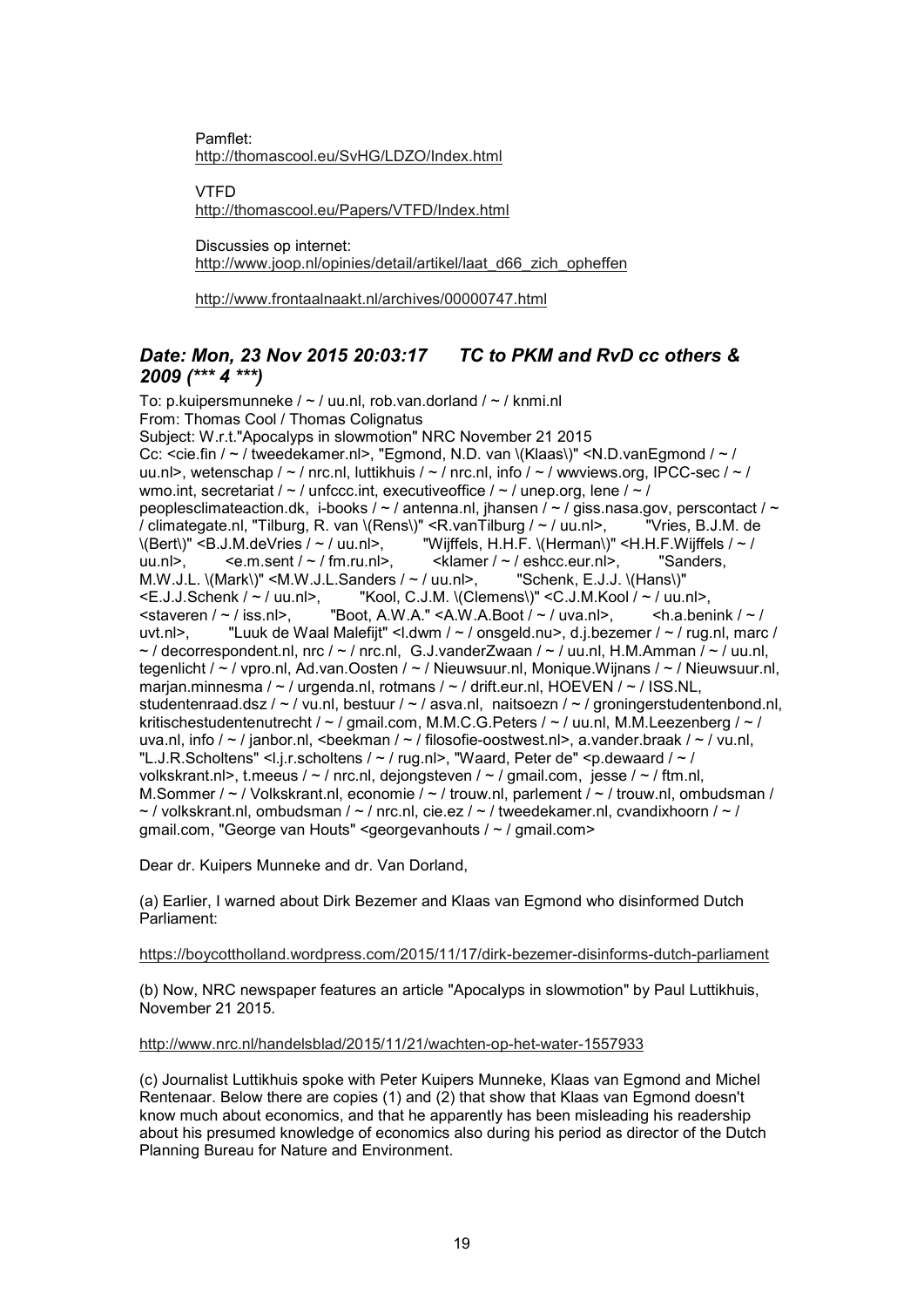(d) Luttikhuis and Van Dorland were present in the event w.r.t. Copenhagen 2009 mentioned in the email under (3). Apparently Dutch society has not been able to produce a sensible scientific response to the information in that email. I repeat my advice to boycott Holland till the censorship of science at CPB since 1990 is lifted.

(e) There is this memo of mine in the Newsletter of the UK Royal Economic Society on the failure of the Trias Politica model of democracy:

#### http://www.res.org.uk/view/art7Oct14Features.html

Klaas van Egmond doesn't know much of economics, but he bashes economics anyway. In the interview he suggests that the science of climate change is better developed than economics on the economic crisis. This is a wrong comparison. My suggestion of improving democracy is to create a constitutional Economic Supreme Court per nation, see the constitutional amendment in my book DRGTPE. One reason to look into this option seriously is the recognition that economic science has been handling the economy very decently. Also the economics of climate change. It are political forces in a failing Trias Politica, censorship of science and deluded climate scientists like Klaas van Egmond who create the confusion.

(f) My apologies to readers who see a copy of an exchange that they saw already. I cannot help it, but Klaas van Egmond not only disinforms Dutch Parliament but also Paul Luttikhuis and readers of NRC Handelsblad. There is no particular reason to single out Klaas van Egmond as the evil genius of economic nonsense and anti-scientific arrogance. But the situation shows the importance of maintaining scientific integrity.

Kind regards,

Thomas Cool / Thomas Colignatus Econometrician (Groningen 1982) and teacher of mathematics (Leiden 2008) Scheveningen

| -       |           | __________ | --             | --<br>--<br>--<br>---------------- | –<br>_ |
|---------|-----------|------------|----------------|------------------------------------|--------|
| (1)     |           |            |                |                                    |        |
| --<br>- | ___<br>__ | __         | -<br>--<br>- - | _________________<br>- -<br>-      | -      |

Date: Thu, 19 Nov 2015 11:31:50 TC to KvE and TK Com. on Finance cc others (\* C \*)

To: "Egmond, N.D. van \(Klaas\)" <N.D.vanEgmond / ~ / uu.nl>, <cie.fin / ~ / tweedekamer.nl> From: Thomas Cool / Thomas Colignatus Subject: RE: Wetenschappelijk protest tegen de misleidende informatie door Dirk Bezemer in het Rondetafelgesprek Geldstelsel d.d. 14 oktober 2015 Cc: "Tilburg, R. van \(Rens\)" <R.vanTilburg / ~ / uu.nl>, "Vries, B.J.M. de \(Bert\)"<br><B.J.M.deVries / ~ / uu.nl>. "Wijffels, H.H.F. \(Herman\)" <H.H.F.Wijffels / ~ / uu.nl <B.J.M.deVries / ~ / uu.nl>, "Wijffels, H.H.F. \(Herman\)" <H.H.F.Wijffels / ~ / uu.nl>,  $\leq$ klamer /  $\sim$  / eshcc.eur.nl>,  $\qquad$  "Sanders, M.W.J.L. \(Mark\)"  $\langle M.W.J.L.Sanders / ~ /$  uu.nl>, "Schenk, E.J.J.  $\langle Hans \rangle$ " <E.J.J.Schenk / ~ / uu.nl>, "Kool, C.J.M. \(Clemens\)" <C.J.M.Kool / ~ / uu.nl>,  $\le$  <staveren / ~ / iss.nl>, "Boot, A.W.A." <A.W.A.Boot / ~ / uva.nl>,  $\le$  h.a.benink / ~ / uvt.nl>, "Luuk de Waal Malefijt" A.W.A." <A.W.A.Boot /  $\sim$  / uva.nl>,  $\le$ l.dwm /  $\le$  / onsgeld.nu>, d.j.bezemer /  $\le$  / rug.nl, marc /  $\le$  / decorrespondent.nl, nrc /  $\le$  / nrc.nl, G.J.vanderZwaan /  $\sim$  / uu.nl, H.M.Amman /  $\sim$  / uu.nl, tegenlicht /  $\sim$  / vpro.nl, Ad.van.Oosten / ~ / Nieuwsuur.nl, Monique.Wijnans / ~ / Nieuwsuur.nl, marjan.minnesma / ~ / urgenda.nl, rotmans / ~ / drift.eur.nl, HOEVEN / ~ / ISS.NL, studentenraad.dsz / ~ / vu.nl, bestuur / ~ / asva.nl, naitsoezn / ~ / groningerstudentenbond.nl, kritischestudentenutrecht / ~ / gmail.com, M.M.C.G.Peters / ~ / uu.nl, M.M.Leezenberg / ~ / uva.nl, info / ~ / janbor.nl, <beekman / ~ / filosofie-oostwest.nl>, a.vander.braak / ~ / vu.nl, "L.J.R.Scholtens"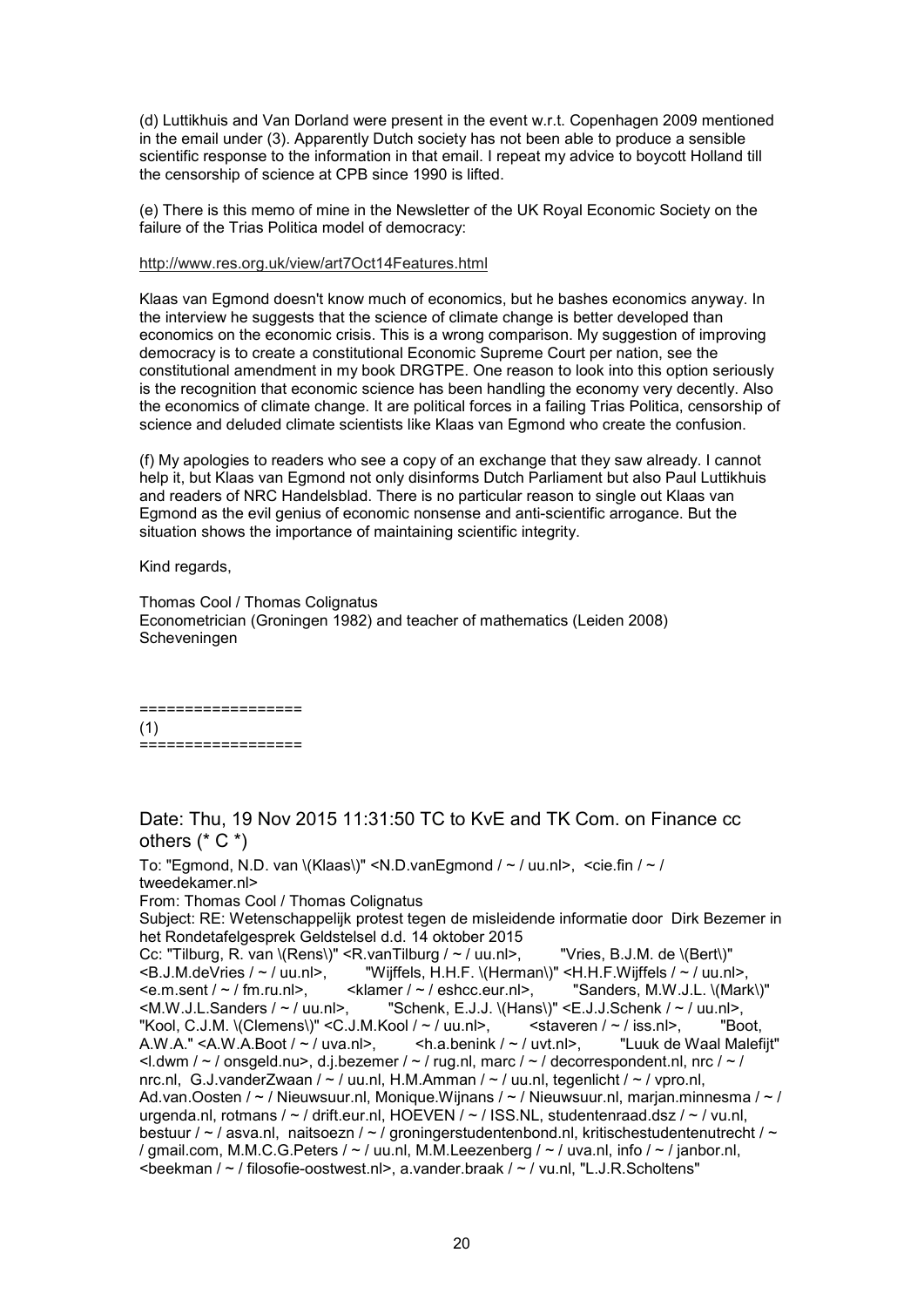<l.j.r.scholtens / ~ / rug.nl>, "Waard, Peter de" <p.dewaard / ~ / volkskrant.nl>, t.meeus / ~ / nrc.nl, dejongsteven /  $\sim$  / gmail.com, jesse /  $\sim$  / ftm.nl, M.Sommer /  $\sim$  / Volkskrant.nl, economie / ~ / trouw.nl, parlement / ~ / trouw.nl, ombudsman / ~ / volkskrant.nl, ombudsman /  $\sim$  / nrc.nl, cie.ez /  $\sim$  / tweedekamer.nl, cvandixhoorn /  $\sim$  / gmail.com, "George van Houts" <georgevanhouts / ~ / gmail.com>

Geachte professor Van Egmond,

Dank voor uw reactie t.a.v.

#### https://boycottholland.wordpress.com/2015/11/17/dirk-bezemer-disinforms-dutch-parliament

Het is prettig dat u akkoord gaat met een realistische omloopsnelheid van geld, anders dan V = 1 zoals klaarblijkelijk gebruikt in de presentatie voor de Tweede Kamer. Wel geldt:

(a) U gaat niet in op het punt dat seigniorage eigenlijk al opgaat aan de kosten van het transactie-deel van het geldstelsel, zodat u niet aan de Kamer kunt zeggen dat het ook gebruikt kan worden voor andere uitgaven.

(b) U verhoogt de inflatie van 2 naar 3% om de term "tientalle miljarden" te blijven rechtvaardigen, maar dat laatste is geen doel op zichzelf, en ook bij 3% en V = 2 en re-ele groei van 1,5% en GDP van EUR 600 mrd kom je nog steeds slechts op een seigniorage van EUR 13,5 mrd, nodig om het transactiesysteem te financieren (want bij meer inflatie wordt het systeem ook weer duurder).

(c) Accepteren dat je V = 1 moet aanpassen naar V = 2 is toch zoiets als bij hersenchirurgie zeggen dat je niet nu niet bij de voet begint maar bij de buik, zodat je meer in de buurt zit en mensen moeten ophouden met klagen. Want een deskundige had geen V = 1 gebruikt. Ik neem aan dat de analyse toch flink is doorgesproken in het "Sustainable Finance Lab" voordat u naar de Kamer ging: en niemand zag het ?

Het heeft eigenlijk geen zin meer. De presentatie staat op video. U staat daar plechtig uit te leggen hoe het zit en hoe de overheid miljarden euro's kan uitgeven. Terwijl dat onhoudbaar is. U bent door de mand gevallen als iemand die buiten zijn opleiding treedt en die niet beseft dat economie een eigen discipline is. Dit is niet iets recentelijks, het speelt al decennia: wat ook kan verklaren dat u er nu mee doorgaat op het terrein van het geldstelsel. Het beste wat u kunt doen is uw professoraat aan de UU opzeggen voordat het u ontnomen wordt, u inschrijven voor cursussen economie om te leren inzien waar u in het verleden fouten heeft gemaakt, en de mensen die daar last van hebben gekregen uw excuses te schrijven.

Voor journalisten die meelezen: de krantenkop mag dus luiden: Oud-directeur van het Milieuen Natuurplanbureau (MNP) (2004-2008) blijkt weinig van economie te begrijpen maar deed jaren alsof. Hij blijkt een exponent in milieukringen waarin dit probleem endemisch is.

Een ander hoofdpunt is natuurlijk dat u niets zegt over mijn kritiek t.a.v. Dirk Bezemer. U had kunnen onderschrijven dat diens artikel "No one saw this coming" geen aandacht geeft aan mijn onderbouwde waarschuwing ruim voor de crisis van 2007+. U voegt zich bij Bezemer in het bewust weglaten van relevante informatie. Ook dat is een wetenschapper onwaardig.

Hieronder geef ik nog enig detail-commentaar voor de Vaste Commissie voor de Financi-en, cc anderen.

Met vriendelijke groet,

Thomas Cool / Thomas Colignatus Econometrist (Groningen 1982) en leraar wiskunde (Leiden 2008) Scheveningen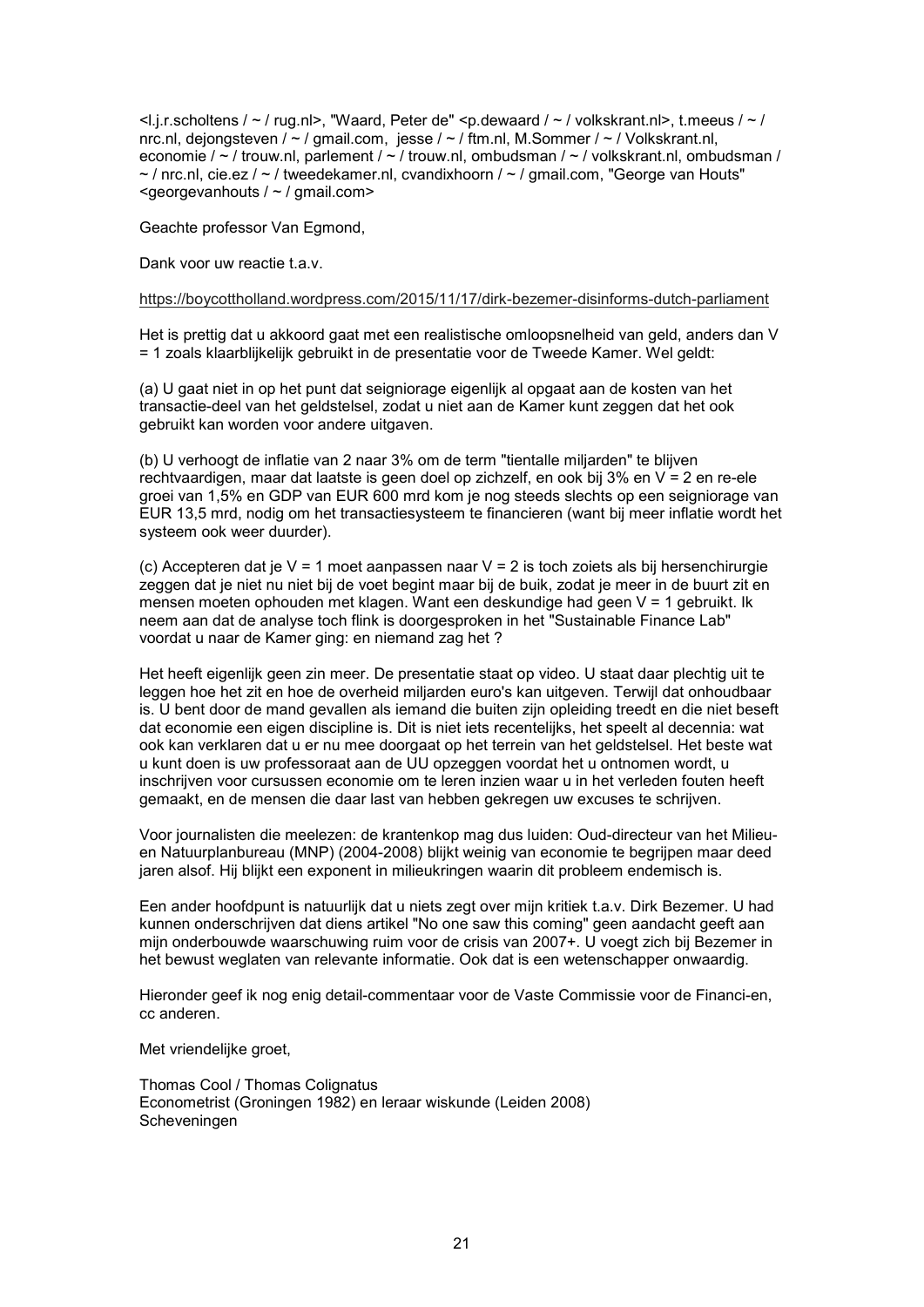At 2015-11-18 22:01, you wrote: Bij deze een korte reactie op je 'wetenschappelijk protest'.

Bij een langere reactie zouden bovenstaande fundamentele kwesties niet hersteld zijn.

1 Je grootste ergernis lijkt te zijn dat veel van de SFL-betrokkenen geen economen zijn.

Dit is niet de grootste ergernis. Zoiets zou de man spelen, en niet de bal. Hopelijk wilt u mijn kritiek niet verkeerd voorstellen.

Wel meen ik dat de economische wetenschap geweld wordt aangedaan. Samenwerking met niet-economen en niet-wetenschappers is te waarderen, maar het onderwerp van het Geldstelsel heeft betrekking op staathuishoudkunde, en dan dient staathuishoudkunde centraal te staan. Waarom willen niet-economen het wiel opnieuw uitvinden ? Waarom doen sommigen t.o.v. de Tweede Kamer alsof zij economen zijn ? Klaas van Egmond en Bert de Vries (klaarblijkelijk chemicus, "systeemdynamicus") hadden moeten zeggen: wij zijn geen economen.

Zoals je weet zijn de beste ideeën in de economische wetenschap ingebracht door niet-economen.

Nee, dat wist ik nog niet.

Het lijkt me lastig wanneer een niet-econoom dit meent te kunnen beoordelen.

Bijvoorbeeld: De eerste Nobelprijswinnaars waren Tinbergen (fysicus) en Frisch (econoom). Dan let ik op de bal: uit het werk van Tinbergen blijkt namelijk dat hij voldoende op economie gestudeerd heeft om hem toch als econoom te herkennen.

Bijvoorbeeld: Een niet-econoom of zelfs een kind kan mij op een gedachte brengen t.a.v. economie. Maar, dan ben ik wel economisch geschoold om het belang van zo'n inzicht te waarderen. Dat is niet een man spelen maar een vak uitoefenen.

Op een enkele uitzondering na hebben vak-economen de crisis van 2007+ niet zien aankomen.

Mijn protest tegen Dirk Bezemer is dat hij niet wil onderkennen en aan anderen getuigen dat ik hier ook een waarschuwing heb laten horen. Hij kan dit nagaan en op zijn lijstje opnemen. Waarom doet hij dat niet ?

Waarom gaat u dit feit niet na ?

Dan kunt u ook aan Dirk vragen waarom hij me niet op het lijstje zet.

Ik acht het onjuist van Klaas van Egmond en Bert de Vries alsof zij zouden stellen dat economen zich hebben gediskwalificeerd door die crisis niet te zien aankomen, waardoor zij het recht krijgen om te doen alsof zijzelf wel iets nuttigs over de economie kunnen vertellen.

Ik heb wel degelijk een waarschuwing laten horen. Het parlement had dit kunnen onderzoeken.

Je kunt niet zeggen dat alle economen hadden moeten waarschuwen voor de crisis. Er zijn voldoende waarschuwingen geweest, en het accent ligt op "voldoende". Dat deze waarschuwingen van economen niet gehoord zijn, ligt niet aan de economische wetenschap, maar aan het structureel falen van de Trias Politica t.a.v. de staathuishoudkunde. Zie mijn boek DRGTPE.

En ik laat nu ook een waarschuwing horen t.a.v. Klaas van Egmond en Bert de Vries en SFL.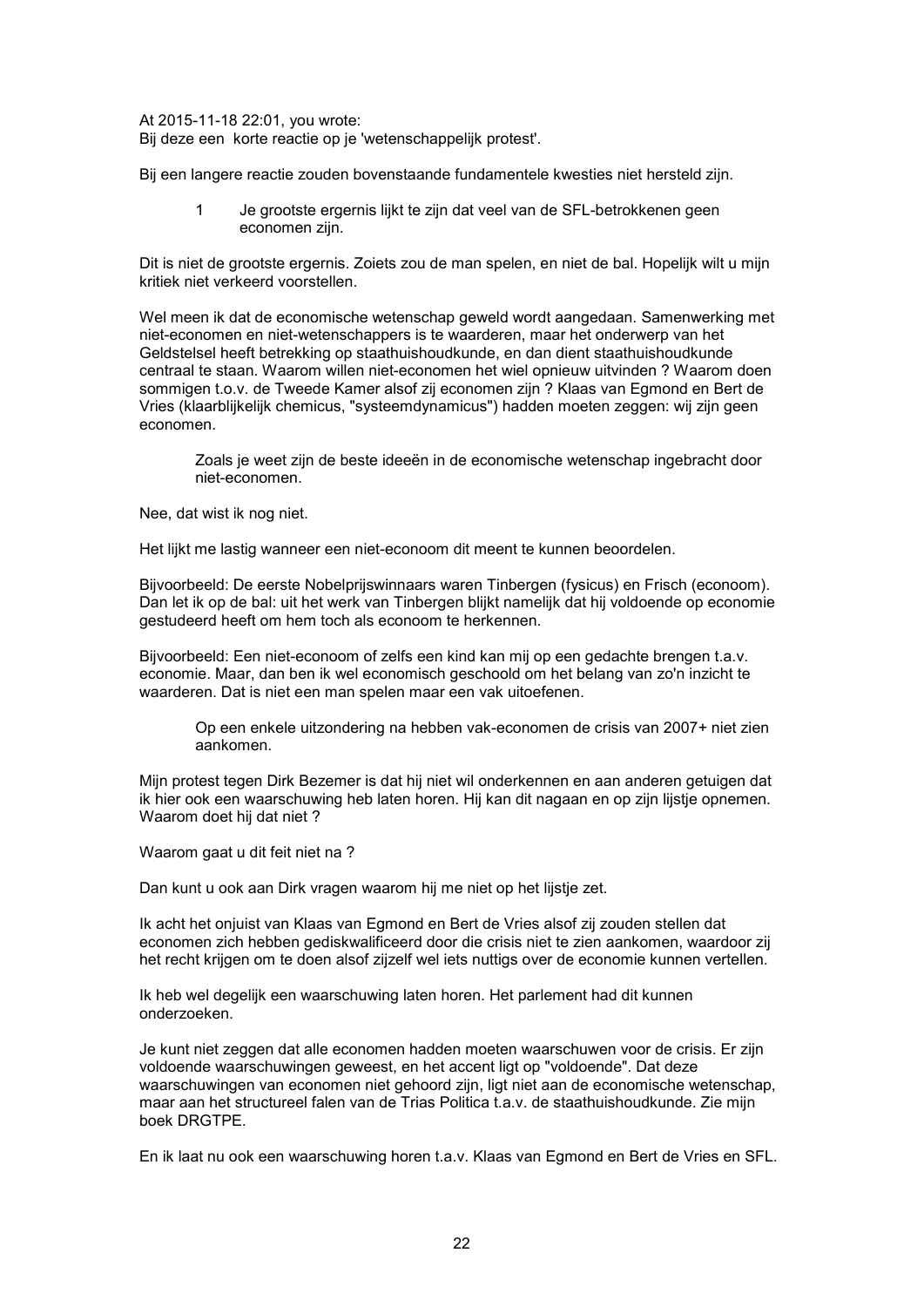Zoals al in de jaren '80 aangegeven door de econoom Minsky en zoals nu in de praktijk blijkt, veronderstellen de meeste economische modellen dat geld er niet toe doet en banken onbelangrijk zijn. Die misvatting is ons dus heel duur komen te staan.

Maar die misvatting had ikzelf niet. Zie hierboven t.a.v. de term "voldoende".

Je uitgangspunt is blijkbaar dat iedereen in zijn 'wetenschappelijke' hokje moet blijven. Dat is een deel van het probleem, zeker als het om duurzaamheid gaat; iedereen zoomt in, en niemand zoomt uit (Freek de Jonge). Het gaat tegenwoordig juist om interdisciplinaire samenwerking. Mensen die zich daar aan wagen krijgen de wind van voren. Waarom niet alleen op de bal spelen in plaats van op de man ?

Ik ben allergisch voor hokjesgeest en het spelen van de man ipv de bal.

Dus, neem deze allergie mee, en lees mijn kritiek nog eens, om te begrijpen wat ik zeg.

Voor milieu-duurzaamheid: zie onder.

2 Wat dat laatste betreft heb ik waardering voor je inhoudelijke commentaar. Ik heb met de veronderstelling dat de velocity = 1 (geldhoeveelheid ongeveer gelijk aan BNP (pY)) inderdaad verwarring gesticht. Hoewel we op grond van onze berekeningen die veronderstelling menen te kunnen rechtvaardigen, is voorzichtigheid inderdaad geboden.

Ja, bij hersenchirurgie moet je niet bij de voeten beginnen. Ik waardeer dit toenemend inzicht.

In een nieuwe versie van ons working paper hebben we berekend welke hoeveelheden geld concreet gecreëerd kunnen / moeten worden wanneer bijvoerbeeld 3 % inflatie wordt nagestreefd. Met vrij grote zekerheid kan worden gesteld dat het onder de huidige omstandigheden om enkele tientallen miljarden € per jaar gaat, en voor de politieke discussie is die nauwkeurigheid voldoende. We zijn nu bezig om het model te publiceren in de peer reviewed literatuur, juist om wetenschappelijk debat en kritiek op te zoeken. We blijven van mening dat een model, als een voor iedereen te bezichtigen, transparant beeld van de (gepercipieerde) werkelijkheid, het enige middel is om de tot nu toe chaotische discussies te kanaliseren.

Met een bruto GDP van EUR 600 bn en V = 2 en groei van 1,5% moet je inderdaad naar een hogere inflatie dan 2% om de term "tientallen miljarden" te rechtvaardigen. Je kunt het ook naar Europa opschalen. Maar ik gaf ook aan dat seigniorage nodig was om de kosten van het transactie-bankieren te dekken: en daar zegt u niets over.

Ik onderschrijf de methodiek van Tinbergen dat we modellen moeten maken en deze aan data toetsen.

Ik waarschuw tegen niet-economen die denken dat ze economie doen door modellen te maken.

Wanneer je een kind achter het stuur van een auto zet, heeft dat kind nog lang geen rijbewijs.

Het is niet ondenkbaar dat dit model het "peer review" proces van een economisch tijdschrift zal passeren. Zwaaien met titels en doen alsof SFL ook economie is, kan referees op het verkeerde been zetten. In sommige tijdschriften wordt alleen getoetst op leesbaarheid. Wanneer enkele "peers" een model gepubliceerd laten worden, kun je niet concluderen dat het gevalideerd is en wetenschappelijk geaccepteerd.

Voor de goede orde: ik heb het model verder niet bekeken. Mijn conclusies zijn gebaseerd op mijn studie econometrie, ervaring bij het CPB 1982-1991, mijn boeken DRGTPE en CSBH,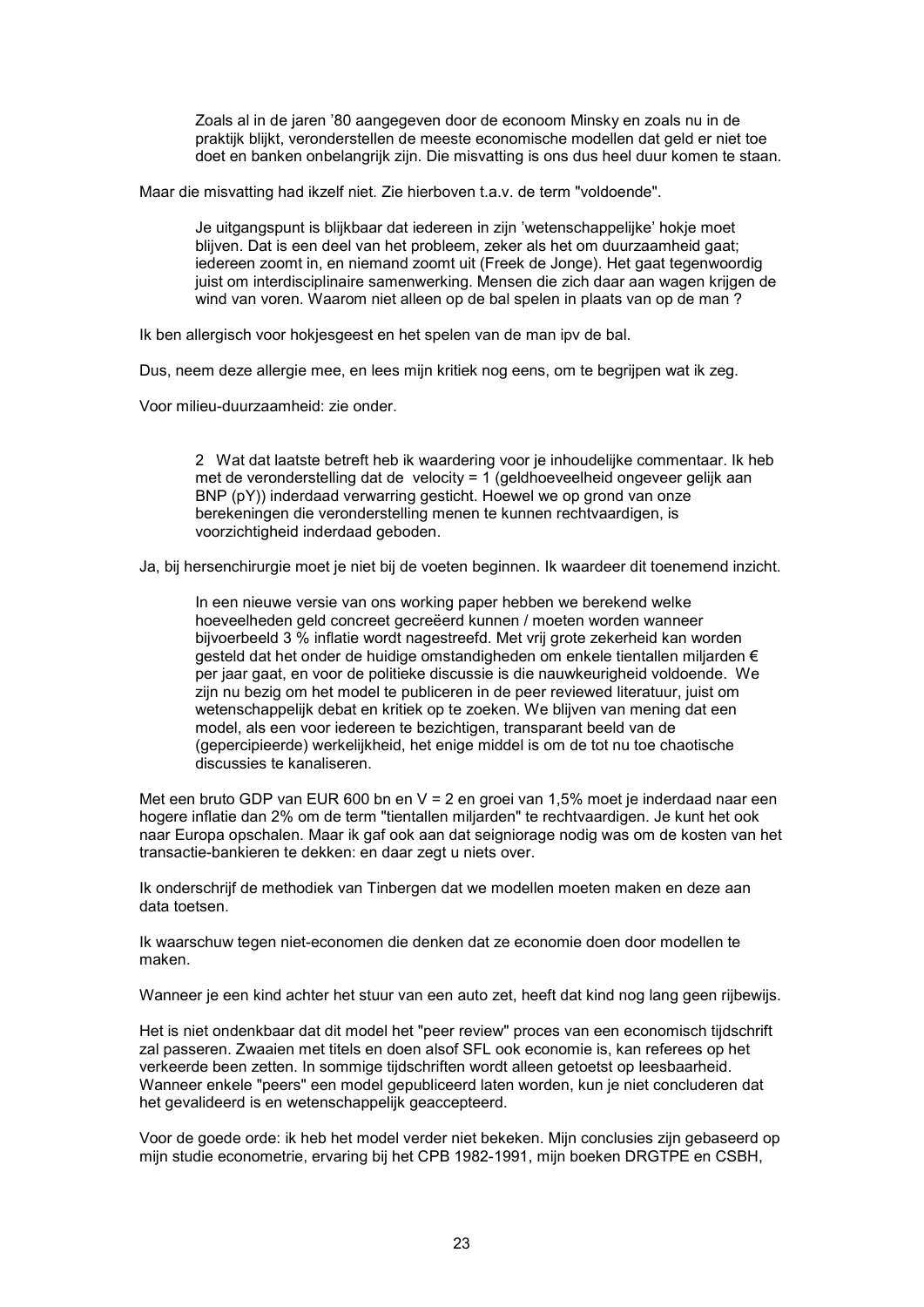en algemeen economisch inzicht bij lezing van de position papers en aanhoren van de videoopname.

Wilt u bij indiening van uw artikel aan tijdschriften ook wijzen op mijn kritiek in de weblink ? U kunt samenvatten wat die kritiek was en hoe u uw analyse daarop heeft aangepast.

#### https://boycottholland.wordpress.com/2015/11/17/dirk-bezemer-disinforms-dutch-parliament

3 Je commentaar gaat op verschillende plaatsen te kort door de bocht, wat geen sterke indruk maakt wanneer je beweert uit naam van de wetenschap te opereren. Je slordige opmerkingen over het werk van Roefi Hueting m.b.t. Duurzaam Nationaal Inkomen treffen mij zeer onaangenaam.

Mijn opmerkingen zijn niet slordig. Zij betreffen de andere reden waarom SFL mank gaat.

We hebben in het RIVM en later in het milieuplanbureau jarenlang geld en tijd in het project geïnvesteerd, mede op (terecht) verzoek van toenmalig minister Pronk. Na vele jaren zijn we er allemaal van overtuigd geraakt dat het niet gaat werken.

De kosten van berekening van het mDNI bedragen 0,25% van de begroting van het CBS. Vergelijk dit eens met 3,5% GDP die aan de Tweede Kamer wordt voorgespiegeld ...

U zou deze conclusie "dat dit niet gaat werken" moeten specificeren, met de mogelijkheid van weerwoord door Hueting, in plaats van het mDNI dood te zwijgen. U bent ook geen econoom en "dat dit niet gaat werken" is dan ook een lastige positie, waarin u eerst economie zou moeten leren voordat zo'n conclusie gedragen kan worden. Het is dan zuiverder om aan de Tweede Kamer te rapporteren dat u er niet over kunt oordelen en dat men nader onderzoek dient te betrachten.

Kunt u aangeven waar u in uw periode bij het MNP heeft onderbouwd "dat het niet gaan werken" en dit met Hueting heeft doorgesproken ?

Op de website van Hueting staat een briefwisseling over de monitor 2009 maar dat was toch na uw periode ?

#### http://www.sni-hueting.info/NL/index.html

In het DNI wordt het nationaal inkomen gecorrigeerd voor met name milieuschade.

Het gaat immers alleen om die milieu-duurzaamheid.

Al die andere vormen van "duurzaamheid" zijn verwarrend t.a.v. de oorspronkelijke doelen t.a.v. milieu-duurzaamheid.

De huidige klimaatdiscussie maakt duidelijk dat we het niet eens kunnen worden over de vraag wat we schade noemen en hoe erg dat is, laat staan dat we dat wetenschappelijk verantwoord in geld kunnen uitdrukken. Bijvoorbeeld ooit geprobeerd uit te rekenen wat de schade in euro's is van een NO2-concentratie die 50 % boven de norm ligt ? Het gaat hier dus helemaal niet om een kunstje voor vakeconomen, maar om de ingewikkelde samenhang met toxicologie, epidemiologie, materiaalkunde, biodiversiteit, ecologie (draagkrachtstudies ecosystemen). Gelukkig komen die mensen wel uit hun vakspecialistische hokjes.

Enerzijds zegt u dat die disciplines moeten samenwerken, en anderzijds zegt u dat het een mission impossible is. U bent ernstig verward.

Het economisch begrip "nationaal inkomen" (NI) is "work in progress". Vorig jaar was er wederom zo'n statistisch aanpassing van het NI, met een extra overdracht aan Brussel. Het mDNI heeft ook dat karakter van "work in progress". Daar is helemaal niets mis mee. Voor de Tweede Kamer is het relevant te weten dat mDNI de stand van de wetenschap is.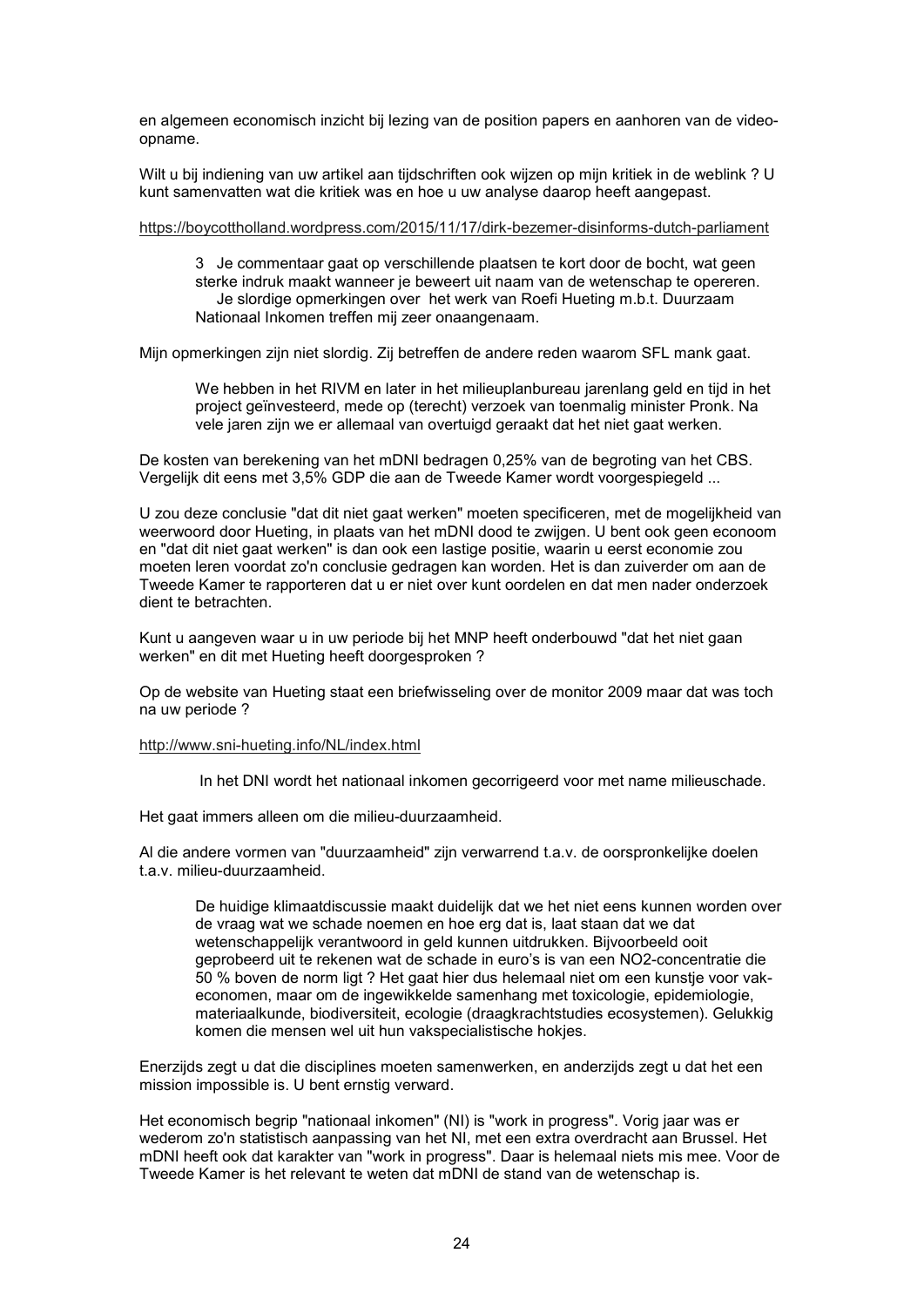### http://www.oekologisches-wirtschaften.de/index.php/oew/article/view/1204

Het is aantoonbaar dat de bureaucratie waaronder MNP de Tweede Kamer informatie over het mDNI heeft onthouden. In feite bevestigt u dit. Want geeft u maar aan, waar u gerapporteerd heeft "dat het niet gaat werken".

Hier is mijn concept-boek over het onderwerp en u zou u diep moeten schamen over uw desinformatie en aanmatiging t.a.v. de economische wetenschap:

#### https://mpra.ub.uni-muenchen.de/63904

 Wat betreft je cynische commentaar op mijn boek (Een Vorm van Beschaving) moet ik constateren dat je het blijkbaar niet hebt gelezen, of zelfs de inhoudsopgave niet hebt bekeken.

Ik heb de online inhoudsopgave bekeken, en op grond van het getoonde gebrek aan economische kennis besloten dat ik het niet ga lezen.

Het is geen cynisch commentaar. Het is helder opgeschreven logica voor iemand die het anders misschien niet begrijpt.

Het gaat namelijk niet of nauwelijks over het verband tussen economie en religie, maar over het grote belang van waardepatronen en wereldbeelden voor het begrijpen van de grote duurzaamheidsproblemen van deze tijd. Economen en technologen hebben nu zo'n 40 jaar de kans gehad om het probleem op te lossen. Dat is niet gelukt en datgaat ook niet meer lukken. Enige bescheidenheid zou daarom de economische wetenschap(per) sieren. Die mislukking was juist de reden van mij (en mijn collega's) om uit te zoomen en ons met die achterliggende, diepere oorzaken bezig te gaan houden. In een studie van 2004 (Duurzaamheidsverkenning) laten we al zien wat de gevolgen zijn wanneer het huidige waardepatroon blijft domineren. We hebben daarbij toen al gewezen op de spanningen die (t.g.v. bevolkingsgroei en klimaatverandering) in Afrika en het Midden Oosten zouden gaan optreden. De gevolgen daarvan kun je nu ieder avond op je TV zien. Echt, er zijn meer dingen op aarde dan waarvan jouw economische wijsheid droomt.

Dat zegt u tegen mij ? Tegen iemand die als student in 1975 de discussie over de Club van Rome meemaakte en die merkte dat men prijzen en geld achterwege liet, die het "Global 2000 Report to the President" in de kast heeft staan, die aan de CPB lange termijn studies "Scanning the Future" en "Nederland in Drievoud" 1990-2015 heeft meegedaan, en die in 1990 de conclusie trok dat het probleem ligt bij het structureel falen van de Trias Politica, zie mijn advies tot een parlementaire enquete (CPB-notitie 90-III-38, door directeur Gerrit Zalm van bespreking en publicatie tegengehouden, wat censuur van de wetenschap is), en zie DRGTPE.

### http://thomascool.eu/Thomas/Nederlands/TPnCPB/Record/1990/12/18/index.html

### http://thomascool.eu/Papers/Drgtpe/Index.html

Nee, als dit uw nieuwe samenvatting van uw boek is, dan luidt wederom de conclusie dat u opnieuw het wiel wil uitvinden. Uw weigert netjes staathuishoudkunde te bestuderen, u legitimeert die weigering door te stellen dat economen het al 40 jaar mishebben - maar dat wist u 40 jaar geleden ook al - waarna zij aan de kant kunnen worden geschoven, en u aan uw vierkante wiel kunt schaven.

Neen: wat de leden van de Tweede Kamer en lezers in Nederland dienen te weten: het probleem in de voorbereiding van het economisch beleid is dat de wetenschap structureel geweld wordt aangedaan, door censuur van die wetenschap (Gerrit Zalm was geen wetenschapper maar kwam uit de bureaucratie van EZ), andere bureaucratie zoals rond Hueting's mDNI, en door zulke vermeende "wetenschappers" als Klaas van Egmond en Bert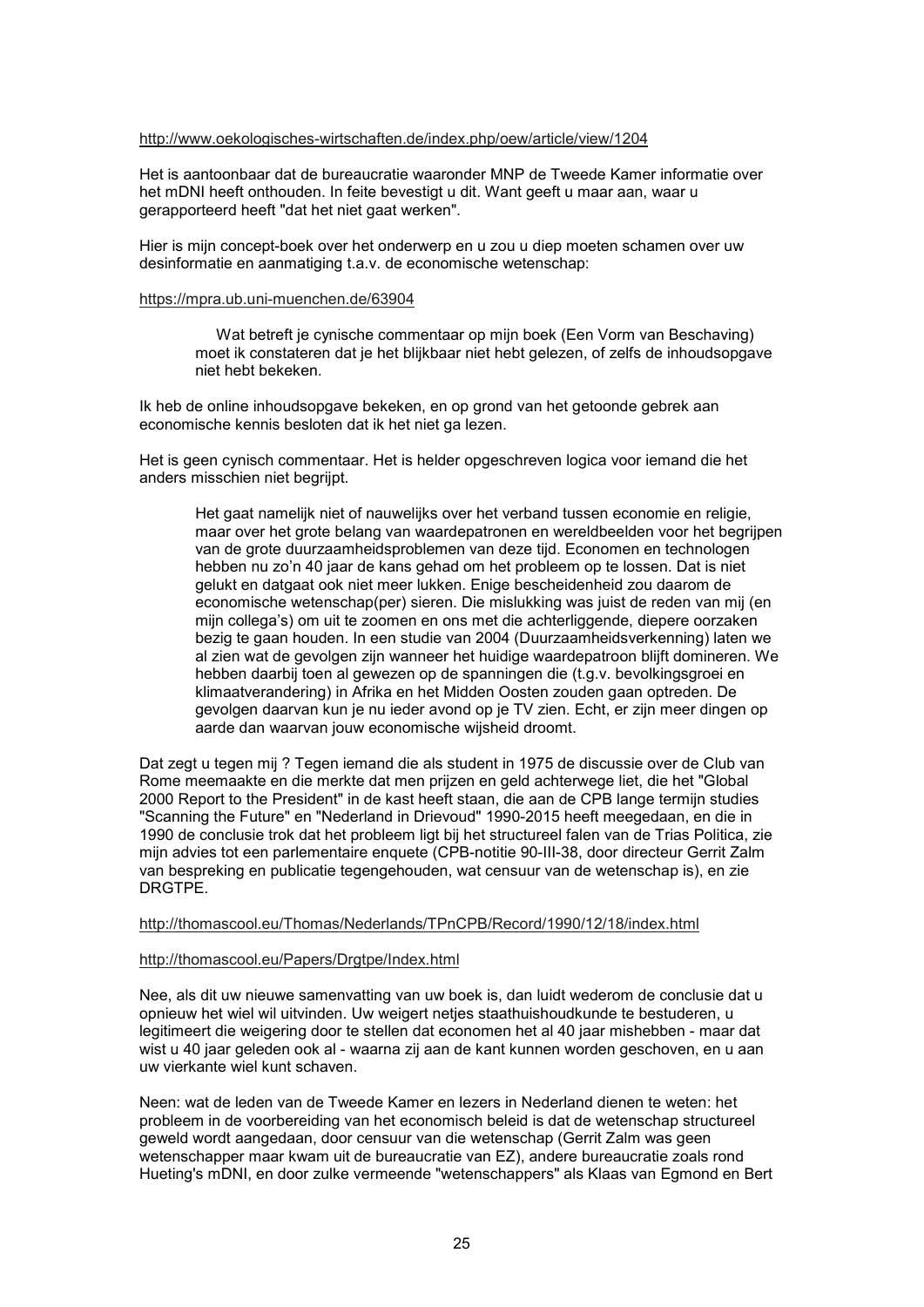de Vries die zich niet houden aan de normen van wetenschap en die niet optreden tegen overheidscensuur alsook het wangedrag door Dirk Bezemer.

============= 2 =============

Date: Wed, 18 Nov 2015 21:01:19 KvE to TC cc SFL (\* B \*) From: "Egmond, N.D. van \(Klaas\)" <N.D.vanEgmond / ~ / uu.nl> To: "Thomas Cool / Thomas Colignatus" , <cie.fin / ~ / tweedekamer.nl> Cc: "Tilburg, R. van  $\langle$ Rens $\rangle$ " <R. van Tilburg / ~ / uu.nl>, "Vries, B.J.M. de  $\langle$ Bert $\rangle$ " <B.J.M. deVries / ~ / uu.nl>, "Wijffels, H.H.F. \(Herman\)" <H.H.F.Wijffels / ~ / uu.nl>,  $\leq$ e.m.sent /  $\sim$  / fm.ru.nl>, <klamer / ~ / eshcc.eur.nl>, "Sanders, M.W.J.L. \(Mark\)" <M.W.J.L.Sanders / ~ / uu.nl>, "Schenk, E.J.J.  $\langle$ Hans $\rangle$ " <E.J.J.Schenk / ~ / uu.nl>, "Kool, C.J.M.  $(C\cap B)$ " <C.J.M.Kool / ~ / uu.nl>,  $\leq$ staveren /  $\sim$  / iss.nl>, "Boot, A.W.A." < A.W.A.Boot /  $\sim$  / uva.nl>,  $\langle h.a.benink / \sim /$  uvt.nl>. "Luuk de Waal Malefiit" <l.dwm / ~ / onsgeld.nu>

Beste Thomas Cool,

Bij deze een korte reactie op je 'wetenschappelijk protest'.

Je grootste ergernis lijkt te zijn dat veel van de SFL-betrokkenen geen economen zijn. Zoals je weet zijn de beste ideeën in de economische wetenschap ingebracht door nieteconomen. Op een enkele uitzondering na hebben vak-economen de crisis van 2007+ niet zien aankomen. Zoals al in de jaren '80 aangegeven door de econoom Minsky en zoals nu in de praktijk blijkt, veronderstellen de meeste economische modellen dat geld er niet toe doet en banken onbelangrijk zijn. Die misvatting is ons dus heel duur komen te staan. Je uitgangspunt is blijkbaar dat iedereen in zijn 'wetenschappelijke' hokje moet blijven. Dat is een deel van het probleem, zeker als het om duurzaamheid gaat; iedereen zoomt in, en niemand zoomt uit (Freek de Jonge). Het gaat tegenwoordig juist om interdisciplinaire samenwerking. Mensen die zich daar aan wagen krijgen de wind van voren. Waarom niet alleen op de bal spelen in plaats van op de man ?

2 Wat dat laatste betreft heb ik waardering voor je inhoudelijke commentaar. Ik heb met de veronderstelling dat de velocity = 1 (geldhoeveelheid ongeveer gelijk aan BNP (pY)) inderdaad verwarring gesticht. Hoewel we op grond van onze berekeningen die veronderstelling menen te kunnen rechtvaardigen, is voorzichtigheid inderdaad geboden. In een nieuwe versie van ons working paper hebben we berekend welke hoeveelheden geld concreet gecreëerd kunnen / moeten worden wanneer bijvoerbeeld 3 % inflatie wordt nagestreefd. Met vrij grote zekerheid kan worden gesteld dat het onder de huidige omstandigheden om enkele tientallen miljarden € per jaar gaat, en voor de politieke discussie is die nauwkeurigheid voldoende. We zijn nu bezig om het model te publiceren in de peer reviewed literatuur, juist om wetenschappelijk debat en kritiek op te zoeken. We blijven van mening dat een model, als een voor iedereen te bezichtigen, transparant beeld van de (gepercipieerde) werkelijkheid, het enige middel is om de tot nu toe chaotische discussies te kanaliseren.

3 Je commentaar gaat op verschillende plaatsen te kort door de bocht, wat geen sterke indruk maakt wanneer je beweert uit naam van de wetenschap te opereren.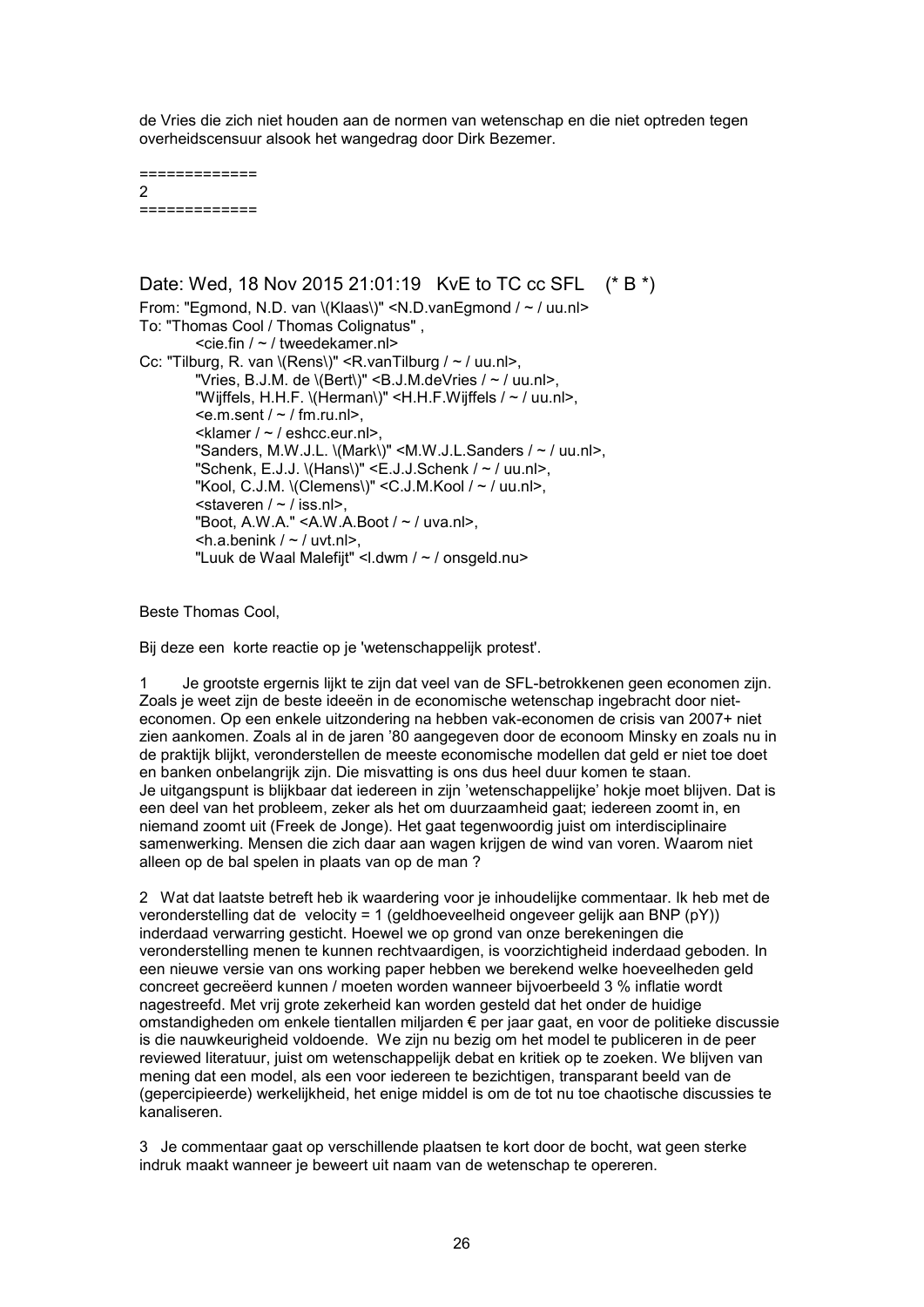Je slordige opmerkingen over het werk van Roefi Hueting m.b.t. Duurzaam Nationaal Inkomen treffen mij zeer onaangenaam. We hebben in het RIVM en later in het milieuplanbureau jarenlang geld en tijd in het project geïnvesteerd, mede op (terecht) verzoek van toenmalig minister Pronk. Na vele jaren zijn we er allemaal van overtuigd geraakt dat het niet gaat werken. In het DNI wordt het nationaal inkomen gecorrigeerd voor met name milieuschade. De huidige klimaatdiscussie maakt duidelijk dat we het niet eens kunnen worden over de vraag wat we schade noemen en hoe erg dat is, laat staan dat we dat wetenschappelijk verantwoord in geld kunnen uitdrukken. Bijvoorbeeld ooit geprobeerd uit te rekenen wat de schade in euro's is van een NO2-concentratie die 50 % boven de norm ligt ? Het gaat hier dus helemaal niet om een kunstje voor vak-economen, maar om de ingewikkelde samenhang met toxicologie, epidemiologie, materiaalkunde, biodiversiteit, ecologie (draagkrachtstudies ecosystemen). Gelukkig komen die mensen wel uit hun vakspecialistische hokjes.

 Wat betreft je cynische commentaar op mijn boek (Een Vorm van Beschaving) moet ik constateren dat je het blijkbaar niet hebt gelezen, of zelfs de inhoudsopgave niet hebt bekeken. Het gaat namelijk niet of nauwelijks over het verband tussen economie en religie, maar over het grote belang van waardepatronen en wereldbeelden voor het begrijpen van de grote duurzaamheidsproblemen van deze tijd. Economen en technologen hebben nu zo'n 40 jaar de kans gehad om het probleem op te lossen. Dat is niet gelukt en datgaat ook niet meer lukken. Enige bescheidenheid zou daarom de economische wetenschap(per) sieren. Die mislukking was juist de reden van mij (en mijn collega's) om uit te zoomen en ons met die achterliggende, diepere oorzaken bezig te gaan houden. In een studie van 2004 (Duurzaamheidsverkenning) laten we al zien wat de gevolgen zijn wanneer het huidige waardepatroon blijft domineren. We hebben daarbij toen al gewezen op de spanningen die (t.g.v. bevolkingsgroei en klimaatverandering) in Afrika en het Midden Oosten zouden gaan optreden. De gevolgen daarvan kun je nu ieder avond op je TV zien. Echt, er zijn meer dingen op aarde dan waarvan jouw economische wijsheid droomt.

groet

Klaas van Egmond

Sent: 18 November 2015 13:36 TC to TK Com. on Finance cc others (\* A \*)

From: Thomas Cool / Thomas Colignatus

\_\_\_\_\_\_\_\_\_\_\_\_\_\_\_\_\_\_\_\_\_\_\_\_\_\_\_\_\_\_\_\_\_\_\_\_\_\_\_\_

To: cie.fin / ~ / tweedekamer.nl

Cc: Tilburg, R. van (Rens); Egmond, N.D. van (Klaas); Weyzig, F.; Vries, B.J.M. de (Bert); Zwaan, G.J. van der (Bert); Amman, H.M. (Hans); tegenlicht /  $\sim$  / vpro.nl; Ad.van.Oosten /  $\sim$  / Nieuwsuur.nl; Monique.Wijnans / ~ / Nieuwsuur.nl; marjan.minnesma / ~ / urgenda.nl; Wijffels, H.H.F. (Herman); rotmans /  $\sim$  / drift.eur.nl; e.m.sent /  $\sim$  / fm.ru.nl; klamer /  $\sim$  / eshcc.eur.nl; HOEVEN / ~ / ISS.NL; Sanders, M.W.J.L. (Mark); Schenk, E.J.J. (Hans); Kool, C.J.M. (Clemens); staveren  $/ \sim /$  iss.nl; Boot, A.W.A.; h.a.benink  $/ \sim /$  uvt.nl; studentenraad.dsz / ~ / vu.nl; bestuur / ~ / asva.nl; naitsoezn / ~ / groningerstudentenbond.nl; kritischestudentenutrecht / ~ / gmail.com; Peters, M.M.C.G. (Melanie); M.M.Leezenberg / ~ / uva.nl; info /  $\sim$  / janbor.nl; beekman /  $\sim$  / filosofie-oostwest.nl; a.vander.braak /  $\sim$  / vu.nl; L.J.R.Scholtens; Waard, Peter de; t.meeus / ~ / nrc.nl; dejongsteven / ~ / gmail.com; Marc Chavannes; secretaris / ~ / wetenschapsjournalisten.nl; jesse / ~ / ftm.nl; M.Sommer / ~ / Volkskrant.nl; economie / ~ / trouw.nl; parlement / ~ / trouw.nl; ombudsman / ~ / volkskrant.nl; ombudsman / ~ / nrc.nl; cie.ez / ~ / tweedekamer.nl; cvandixhoorn / ~ / gmail.com; Luuk de Waal Malefijt; George van Houts

Subject: Wetenschappelijk protest tegen de misleidende informatie door Dirk Bezemer in het Rondetafelgesprek Geldstelsel d.d. 14 oktober 2015

Aan de Vaste Commissie voor Financi-en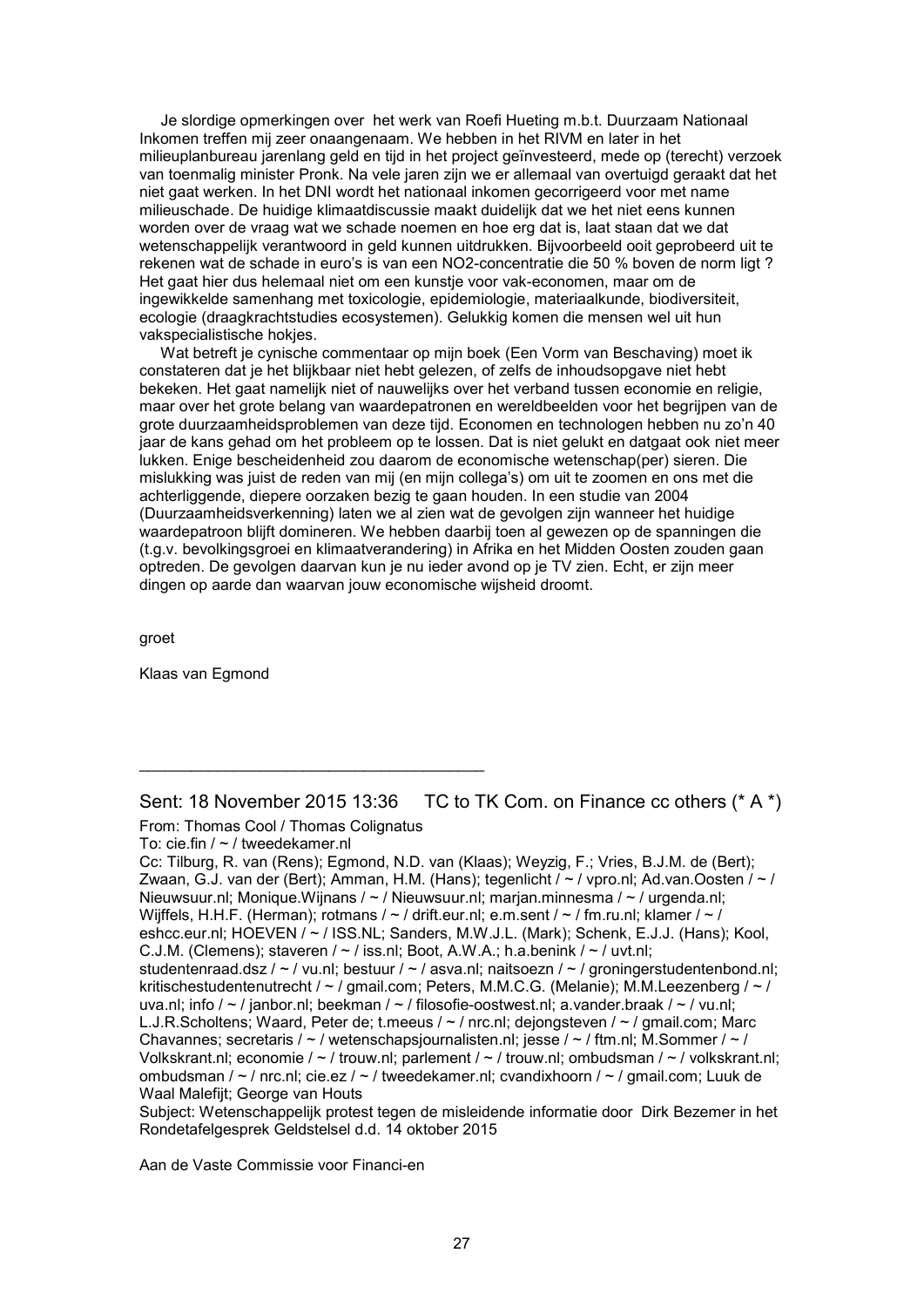### Geachte Commissie,

U had op 14 oktober 2015 een Rondetafelgesprek Geldstelsel.

Ik zag de video-opname pas onlangs.

Hier staat mijn wetenschappelijk protest tegen de misleidende informatie aan u gegeven door Dirk Bezemer:

#### https://boycottholland.wordpress.com/2015/11/17/dirk-bezemer-disinforms-dutch-parliament

Ik doe kopie aan enkele indieners van de petitie. Alsook aan degenen die ik eerder in een email aan Van Dixhoorn in 2013 een waarschuwing deed t.a.v. het "Sustainable Finance Lab" van de Universiteit van Utrecht, met aldaar Bezemer en hoogleraar Van Egmond die u hoorde. Mocht van sommigen inmiddels de positie zijn veranderd, zoals wellicht vertrouwenspersoon Peters van de UU, dan verzoek ik betrokkene om het email door te sturen aan de opvolger.

Met vriendelijke groet,

Thomas Cool / Thomas Colignatus Econometrist (Groningen 1982) en leraar wiskunde (Leiden 2008) Scheveningen http://thomascool.eu/

PS 1. Een verzoek aan Rens van Tilburg (secretaris SFL) om dit email door te sturen aan de andere leden van het SFL die hierboven niet genoemd staan (zoals Peter Blom)

PS 2. Een verzoek aan Bert de Vries is om op zijn website ook te vermelden wat zijn vooropleiding is geweest (bijv. economie ?).

====================== 3 About Copenhagen 2009 ======================

### Date: Wed, 02 Sep 2009 17:18:29 TC to WWV & IPCC cc RvD (\*\*\* 2 \*\*\*)

To: info  $/ \sim /$  wwviews.org, IPCC-sec  $/ \sim /$  wmo.int From: Thomas Cool / Thomas Colignatus Subject: Copenhagen (after Mark Lynas's talk in Amsterdam, September 1) Cc: secretariat /  $\sim$  / unfccc.int, executiveoffice /  $\sim$  / unep.org, lene /  $\sim$  / peoplesclimateaction.dk, C.vandermeij / ~ / Rathenau.nl, j.staman / ~ / rathenau.nl, i-books / ~ / antenna.nl, jhansen /  $\sim$  / giss.nasa.gov, info /  $\sim$  / debat.nl, dorlandv /  $\sim$  / knmi.nl, luttikhuis /  $\sim$ / nrc.nl, secretaris / ~ / wetenschapsjournalisten.nl, peter.howells / ~ / uwe.ac.uk

Dear Sir, Madam,

Yesterday, Rathenau Institute organized a discussion in Amsterdam with Mark Lynas ("Six degrees"), Rob van Dorland (KNMI), and Paul Luttikhuis (NRC-Handelsblad), as part of the World Wide Views on Global Warming, in relation to the Copenhagen summit in December. The discussion was monitored by Peter van der Geer (debat.nl).

You are likely to think that Holland is a liberal and freedom loving country. You are likely to think that Rathenau Institute will collect all useful information and transmit this to you. I am sorry to inform you that this is not the case. Dutch culture does not respect freedom of thought and Rathenau Institute will surely not provide you with an adequate report.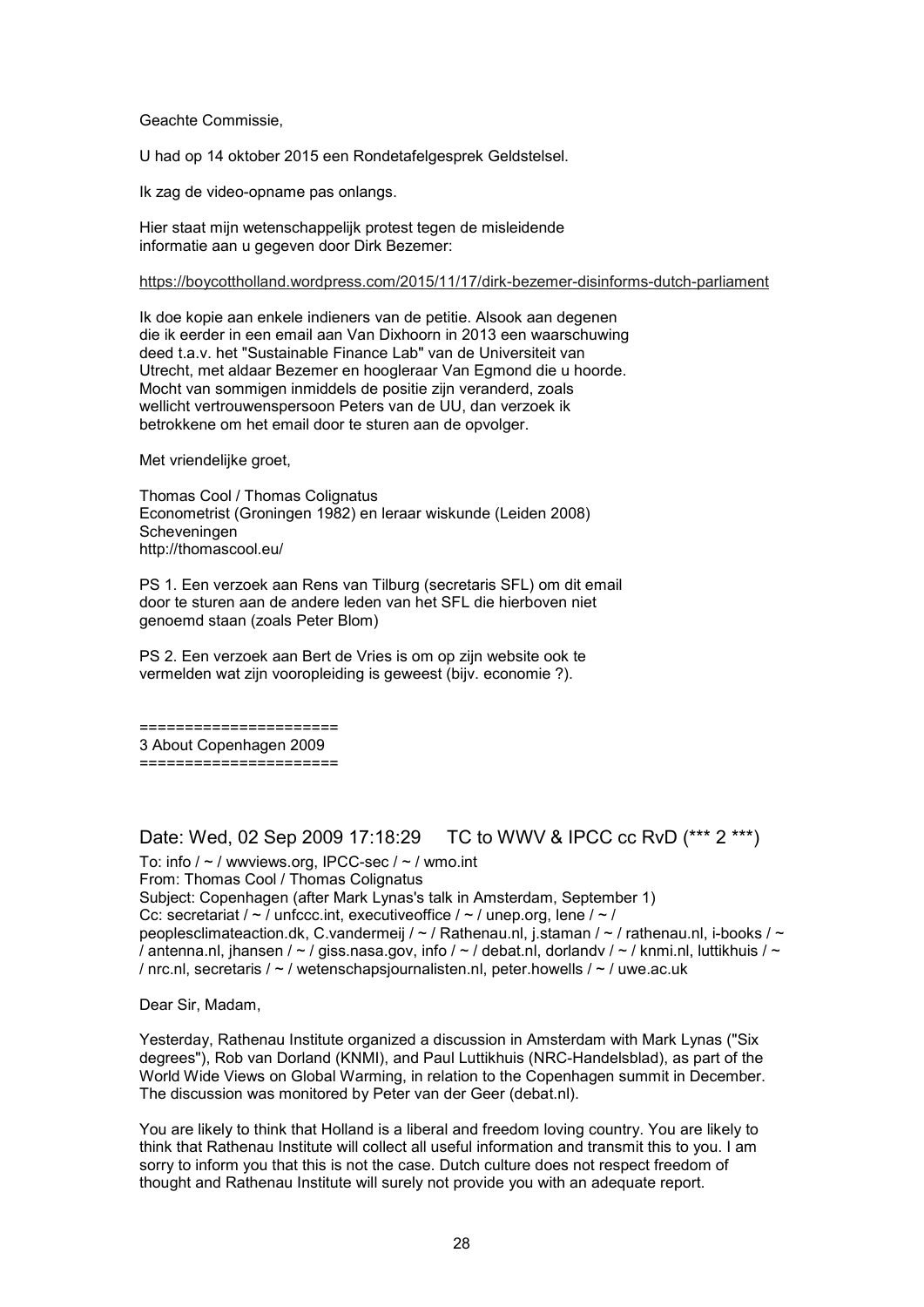I am writing to you as an economic scientist. This present email to you is the accurate report that you need, warranted by economic science.

As an economic scientist I protest against the censorship of science and the abuse of power by the Dutch Central Planning Bureau (CPB) since 1989/90. The CPB was founded in 1945 by Jan Tinbergen (1903), the first recipient in 1969 of the Nobel Prize in economics (with Ragnar Frisch). When I told Tinbergen about the censorship he reacted that a younger generation that he himself would have to resolve this. These younger generations till now neglect Tinbergen's advice, and the matter has not been resolved yet.

I also protest against Dutch indifference to this situation. In fact, since 2004 I advise to boycott of Holland till the censorship is resolved.

Links are provided below.

At the Amsterdam discussion, when I stated my protest against the censorship of science by the CPB directorate, discussion leader Van der Geer interrupted me, talked down to me, suggested that I had delusions of a conspiracy, and then ignored me for a long while. By consequence, my serious scientific contribution was suppressed and ridiculed. It is telling of Dutch culture that no one in the audience (at least to my knowlegde) protested against this treatment. Eventually Van der Geer allowed me to make some final remark, while admitting that he had indeed been ignoring me deliberately. I must admit that I felt quite intimidated and irritated by then. Thus, as I did not experience an open atmosphere, my last remark may not have been the most effective. (Which is part of the reason why Rathenau Institute will not provide an adequate report.)

I have been protesting against the censorship and abuse of power for some 20 years now (i.e. since I participated in the CPB long term projection "Scanning the future 1990-2015" and my comments were blocked by the directorate). Dutch society is apparently incapable of resolving this. When science is neglected then indeed a journalist like Lynas may write a book like "Six degrees" but such a book does not resolve the basic scientific questions on economic management, and it may actually distract from the relevant questions (since the question is not really whether there will be six degrees, while economic policy is more fuelled by fear for unemployment).

Hence, I again protest against all this disrespect for science, and see reason to inform you about this.

Subsequently, I want to draw your attention to the Tinbergen & Hueting Approach in the Economics of Ecological Survival. This approach dates back from at least 30 years. Economists neglected it since they were not interested in the environment. Ecologists neglected it since they disliked economics. What we see now is a disaster in scientific advice to society. This is not a purely Dutch phenomenon but an international phenomenon. However, there is a strong Dutch component, as you can read in the provided links.

Dr Roefie Hueting is a United Nations Global 500 Award winner. The UN statistical procedures on the environment are very much based upon his work. In my judgement Roefie Hueting is a serious candidate for the Nobel Prize in economics, if only his work was decently studied by my fellow economists. The way his work is being treated by economists and policy makers is an intellectual disgrace for both science and policy making. Remarkable is the failure of the grassroots environmental movement, in their dislike of anything economic, to investigate the Tinbergen & Hueting approach.

Thus, another practical suggestion - next to boycotting Holland - is that the Copenhagen summit adopts the Hueting indicator of "environmentally Sustainable National Income" (eSNI), alongside the traditional measure of national income. It will be relatively easy to implement the eSNI measure since it uses base material that UNStat already has adopted from Hueting's work. The measure is wider than only the climate, but it will be essential to monitor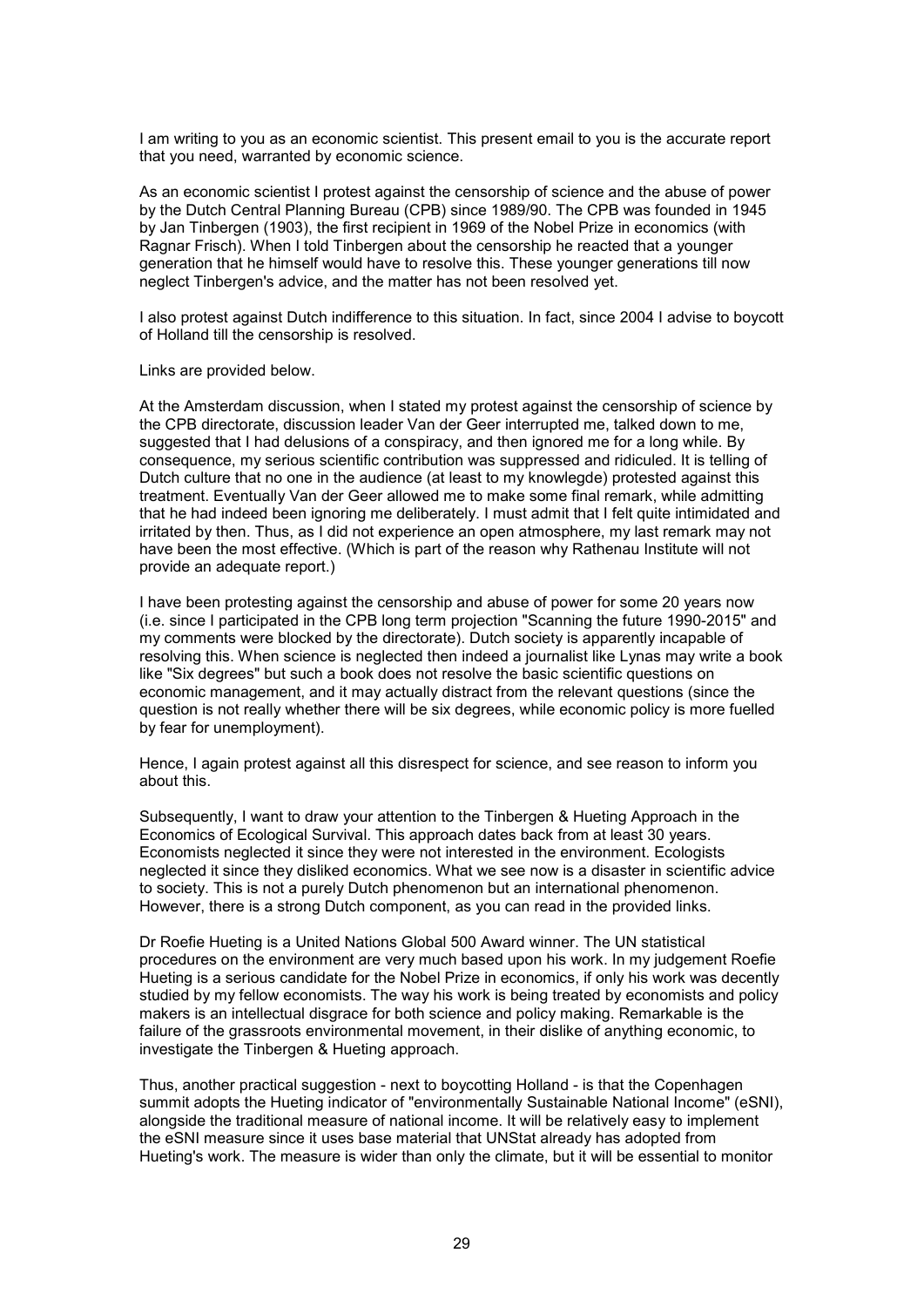economic development while indicators as C02 or temperature are inadequate just by themselves.

Another suggestion is that you put this report prominently on your website. A final suggestion is that you dispatch a team of investigators to Holland to check the points that I have reported on, and put their report on your website. An effective policy on climate change starts by boycotting Holland till the censorship of science is resolved.

As said, links are provided below.

Sincerely yours,

Thomas Cool / Thomas Colignatus http://thomascool.eu

PS. I copy to dr. Peter Howells of the RES Newsletter with the suggestion of publication.

Perhaps a good introduction to my person might be this discussion by prof. dr. Richard Gill (mathematical statistics Leiden and Royal Dutch Academy of Sciences): http://www.math.leidenuniv.nl/~naw/serie5/deel09/sep2008/reviewssep08.pdf

My protest against censorship of science and abuse of power by the CPB directorate: http://thomascool.eu/Thomas/English/TPnCPB/Case.html http://thomascool.eu/Papers/Institute/After35YearsOfMassUnemployment.html

The Tinbergen & Hueting Approach in the Economics of Ecological Survival: http://mpra.ub.uni-muenchen.de/13899

Hueting's page http://www.sni-hueting.info

### *Date: Mon, 23 Nov 2015 19:19:05 MS to TC cc all*

From: "Sanders, M.W.J.L. \(Mark\)" <M.W.J.L.Sanders / ~ / uu.nl> To: "Thomas Cool / Thomas Colignatus" Cc: "Kuipers Munneke, P. \(Peter\)" <P.KuipersMunneke / ~ / uu.nl>,  $\leq$ rob.van.dorland  $\neq$  / knmi.nl>, (...) Subject: Re: W.r.t."Apocalyps in slowmotion" NRC November 21 2015

Hallo Thomas,

Kun je me van deze mailinglijst afhalen? Je hecht blijkbaar zeer aan (wetenschappelijke) integriteit en ik neem dus aan dat je de (fatsoens)normen tav het gebruik van emailadressen strikt zult naleven? Ik stel geen prijs op deze correspondentie en vertrouw erop dat je mijn adres per direct van je verzendlijst verwijderd.

Vriendelijke groeten,

Mark Sanders

(full email of 12 pages reproduced)

## *Date: Mon, 23 Nov 2015 19:28:49 PKM to TC only*

From: "Kuipers Munneke, P. \(Peter\)" <P.KuipersMunneke / ~ / uu.nl> To: "Thomas Cool / Thomas Colignatus" Subject: Re: W.r.t."Apocalyps in slowmotion" NRC November 21 2015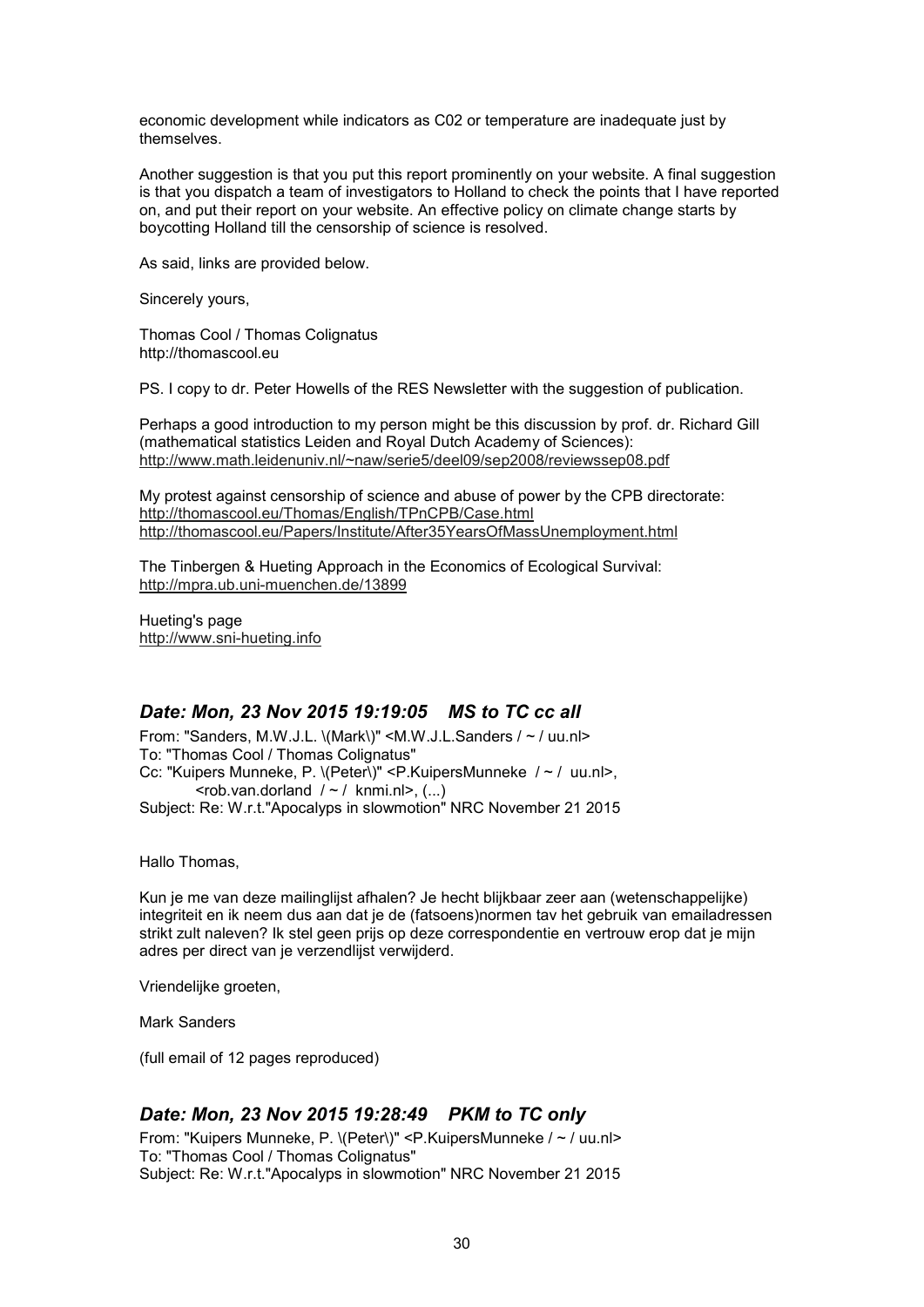(No CC)

Beste Thomas Cool,

U hoeft mij niet te betrekken in deze discussie. Graag verzoek ik u mij niet langer deze correspondentie te sturen.

Hartelijke groet, Peter Kuipers Munneke

(full email of 12 pages reproduced)

## *Date: Tue, 24 Nov 2015 06:27:39 PL to TC cc all*

From: "Luttikhuis, Paul" <p.luttikhuis / ~ / nrc.nl> To: "Thomas Cool / Thomas Colignatus" Cc: (.... full list of all recipients ....) Subject: Re: W.r.t."Apocalyps in slowmotion" NRC November 21 2015

Beste Thomas, Haal mij alsjeblieft van deze mailinglijst. Paul Luttikhuis

## *Date: Tue, 24 Nov 2015 11:03:00 JR to TC cc all*

From: "J. Rotmans" < $rotmans / \sim /$  fsw.eur.nl> To: "Luttikhuis, Paul" <p.luttikhuis / ~ / nrc.nl>, "Thomas Cool / Thomas Colignatus" Cc: (.... full list of all recipients ....) Subject: RE: W.r.t."Apocalyps in slowmotion" NRC November 21 2015

Mij ook graag verwijderen svp

Prof.dr.ir. Jan Rotmans

Dutch Research Institute for Transitions

(full email of 12 pages reproduced)

## *Date: Tue, 24 Nov 2015 13:22:57 KvE to TC cc all (\* D \*)*

From: "Egmond, N.D. van \(Klaas\)" <N.D.vanEgmond / ~ / uu.nl> To: "Tilburg, R. van \(Rens\)" <R.vanTilburg / ~ / uu.nl>, "J. Rotmans" <rotmans / ~ / fsw.eur.nl>, "Luttikhuis, Paul" <p.luttikhuis / ~ / nrc.nl>, "Thomas Cool / Thomas Colignatus" Cc: (.... full list of all recipients ....) Subject: verwijderen van email lijst !

Thomas Cool,

ik wens definitief van je email lijst te worden verwijderd, voordat ik opnieuw in de verleiding kom om serieus op je lastercampagne te reageren.

Ik wijs je er ten slotte nog één keer op dat ik te allen tijde, ook in het TK-hoorzitting, mij nadrukkelijk heb gepresenteerd als milieukundige en niet als econoom.